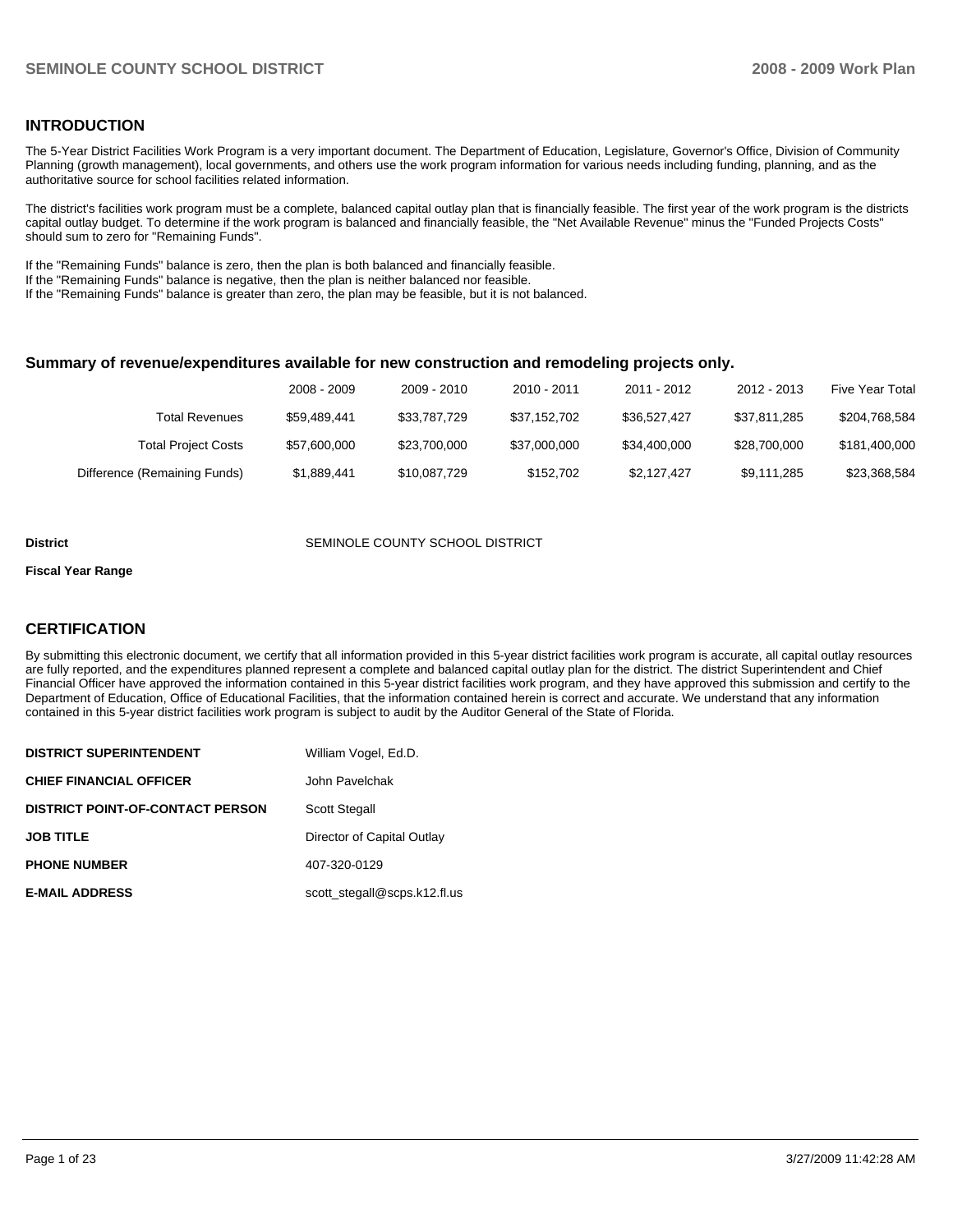# **Expenditures**

#### **Expenditure for Maintenance, Repair and Renovation from 2-Mills and PECO**

Annually, prior to the adoption of the district school budget, each school board must prepare a tentative district facilities work program that includes a schedule of major repair and renovation projects necessary to maintain the educational and ancillary facilities of the district.

| Item                                                                                                                                                                                                                                                                                                                                                                                                                                                                                                                                                                                                                                                                                                                                                                                                                                                                                                                                                                                                                                                                                                                                                                                                                                                                                                                                                                                                                                                                                                                                                                                                                                                                                                                                                                               | $2008 - 2009$<br><b>Actual Budget</b> | 2009 - 2010<br>Projected | 2010 - 2011<br>Projected | 2011 - 2012<br>Projected | 2012 - 2013<br>Projected | <b>Total</b> |
|------------------------------------------------------------------------------------------------------------------------------------------------------------------------------------------------------------------------------------------------------------------------------------------------------------------------------------------------------------------------------------------------------------------------------------------------------------------------------------------------------------------------------------------------------------------------------------------------------------------------------------------------------------------------------------------------------------------------------------------------------------------------------------------------------------------------------------------------------------------------------------------------------------------------------------------------------------------------------------------------------------------------------------------------------------------------------------------------------------------------------------------------------------------------------------------------------------------------------------------------------------------------------------------------------------------------------------------------------------------------------------------------------------------------------------------------------------------------------------------------------------------------------------------------------------------------------------------------------------------------------------------------------------------------------------------------------------------------------------------------------------------------------------|---------------------------------------|--------------------------|--------------------------|--------------------------|--------------------------|--------------|
| <b>IHVAC</b>                                                                                                                                                                                                                                                                                                                                                                                                                                                                                                                                                                                                                                                                                                                                                                                                                                                                                                                                                                                                                                                                                                                                                                                                                                                                                                                                                                                                                                                                                                                                                                                                                                                                                                                                                                       | \$1.000.000                           | \$1,000,000              | \$1,000,000              | \$1,500,000              | \$1,500,000              | \$6,000,000  |
| ALTAMONTE ELEMENTARY, BEAR LAKE ELEMENTARY, BENTLEY ELEMENTARY, CARILLON ELEMENTARY, CASSELBERRY<br>Locations:<br>ELEMENTARY, CHILES MIDDLE SCHOOL, CROOMS ACADEMY OF INFORMATION TECHNOLOGY, CRYSTAL LAKE ELEMENTARY,<br>EASTBROOK ELEMENTARY, EDUCATIONAL SUPPORT CENTER ANNEX, ENGLISH ESTATES ELEMENTARY, ENVIRONMENTAL<br>STUDIES CENTER, EVANS ELEMENTARY, FOREST CITY ELEMENTARY, GENEVA ELEMENTARY, GOLDSBORO ELEMENTARY,<br>GREENWOOD LAKES MIDDLE, HAGERTY HIGH SCHOOL, HAMILTON ELEMENTARY, HEATHROW ELEMENTARY, HIGHLANDS<br>ELEMENTARY, HOPPER EXCEPTIONAL STUDENT EDUCATION CENTER, IDYLLWILDE ELEMENTARY, INDIAN TRAILS MIDDLE,<br>JACKSON HEIGHTS MIDDLE, KEETH ELEMENTARY, LAKE BRANTLEY SENIOR HIGH, LAKE BRANTLEY SOUTH, LAKE HOWELL<br>SENIOR HIGH, LAKE MARY ELEMENTARY, LAKE MARY SENIOR HIGH, LAKE ORIENTA ELEMENTARY, LAWTON ELEMENTARY,<br>LAYER ELEMENTARY SCHOOL, LONGWOOD ELEMENTARY, LYMAN SENIOR HIGH, MAINTENANCE/FACILITIES SERVICES,<br>MARKHAM WOODS MIDDLE, MELLONVILLE ANNEX, MIDWAY ELEMENTARY, MIDWAY SAFE HARBOR, MILLENNIUM MIDDLE, MILWEE<br>MIDDLE, OVIEDO SENIOR HIGH, PARTIN ELEMENTARY, PINE CREST ELEMENTARY, QUEST ACADEMY, RAINBOW ELEMENTARY,<br>RED BUG ELEMENTARY, RINEHART ROAD ANNEX, ROCK LAKE MIDDLE, ROSENWALD EXCEPTIONAL STUDENT EDUCATION<br>CENTER, SABAL POINT ELEMENTARY, SANFORD MIDDLE, SEMINOLE ADMINISTRATIVE OFFICES, SEMINOLE SENIOR HIGH, SOUTH<br>SEMINOLE MIDDLE, SPRING LAKE ELEMENTARY, STENSTROM ELEMENTARY, STERLING PARK ELEMENTARY, STUDENT MUSEUM,<br>TEAGUE MIDDLE. TECHNOLOGY PARK ANNEX. TRANSPORTATION. TUSKAWILLA MIDDLE. WALKER ELEMENTARY SCHOOL.<br>WEKIVA ELEMENTARY, WICKLOW ELEMENTARY, WILSON ELEMENTARY, WINTER SPRINGS ELEMENTARY, WINTER SPRINGS<br>SENIOR HIGH, WOODLANDS ELEMENTARY |                                       |                          |                          |                          |                          |              |
| Flooring                                                                                                                                                                                                                                                                                                                                                                                                                                                                                                                                                                                                                                                                                                                                                                                                                                                                                                                                                                                                                                                                                                                                                                                                                                                                                                                                                                                                                                                                                                                                                                                                                                                                                                                                                                           | \$300,000                             | \$300,000                | \$300,000                | \$300,000                | \$300,000                | \$1,500,000  |
| ALTAMONTE ELEMENTARY, BEAR LAKE ELEMENTARY, BENTLEY ELEMENTARY, CARILLON ELEMENTARY, CASSELBERRY<br>Locations:<br>ELEMENTARY, CHILES MIDDLE SCHOOL, CROOMS ACADEMY OF INFORMATION TECHNOLOGY, CRYSTAL LAKE ELEMENTARY,<br>EASTBROOK ELEMENTARY, EDUCATIONAL SUPPORT CENTER ANNEX, ENGLISH ESTATES ELEMENTARY, ENVIRONMENTAL<br>STUDIES CENTER, EVANS ELEMENTARY, FOREST CITY ELEMENTARY, GENEVA ELEMENTARY, GOLDSBORO ELEMENTARY,<br>GREENWOOD LAKES MIDDLE, HAGERTY HIGH SCHOOL, HAMILTON ELEMENTARY, HEATHROW ELEMENTARY, HIGHLANDS<br>ELEMENTARY, HOPPER EXCEPTIONAL STUDENT EDUCATION CENTER, IDYLLWILDE ELEMENTARY, INDIAN TRAILS MIDDLE,<br>JACKSON HEIGHTS MIDDLE, KEETH ELEMENTARY, LAKE BRANTLEY SENIOR HIGH, LAKE BRANTLEY SOUTH, LAKE HOWELL<br>SENIOR HIGH, LAKE MARY ELEMENTARY, LAKE MARY SENIOR HIGH, LAKE ORIENTA ELEMENTARY, LAWTON ELEMENTARY,<br>LAYER ELEMENTARY SCHOOL, LONGWOOD ELEMENTARY, LYMAN SENIOR HIGH, MAINTENANCE/FACILITIES SERVICES,<br>MARKHAM WOODS MIDDLE, MELLONVILLE ANNEX, MIDWAY ELEMENTARY, MIDWAY SAFE HARBOR, MILLENNIUM MIDDLE, MILWEE<br>MIDDLE, OVIEDO SENIOR HIGH, PARTIN ELEMENTARY, PINE CREST ELEMENTARY, QUEST ACADEMY, RAINBOW ELEMENTARY,<br>RED BUG ELEMENTARY, RINEHART ROAD ANNEX, ROCK LAKE MIDDLE, ROSENWALD EXCEPTIONAL STUDENT EDUCATION<br>CENTER, SABAL POINT ELEMENTARY, SANFORD MIDDLE, SEMINOLE ADMINISTRATIVE OFFICES, SEMINOLE SENIOR HIGH, SOUTH<br>SEMINOLE MIDDLE, SPRING LAKE ELEMENTARY, STENSTROM ELEMENTARY, STERLING PARK ELEMENTARY, STUDENT MUSEUM,<br>TEAGUE MIDDLE, TECHNOLOGY PARK ANNEX, TRANSPORTATION, TUSKAWILLA MIDDLE, WALKER ELEMENTARY SCHOOL,<br>WEKIVA ELEMENTARY, WICKLOW ELEMENTARY, WILSON ELEMENTARY, WINTER SPRINGS ELEMENTARY, WINTER SPRINGS<br>SENIOR HIGH, WOODLANDS ELEMENTARY |                                       |                          |                          |                          |                          |              |
| Roofing                                                                                                                                                                                                                                                                                                                                                                                                                                                                                                                                                                                                                                                                                                                                                                                                                                                                                                                                                                                                                                                                                                                                                                                                                                                                                                                                                                                                                                                                                                                                                                                                                                                                                                                                                                            | \$1,000,000                           | \$1,000,000              | \$1,000,000              | \$1,500,000              | \$1,500,000              | \$6,000,000  |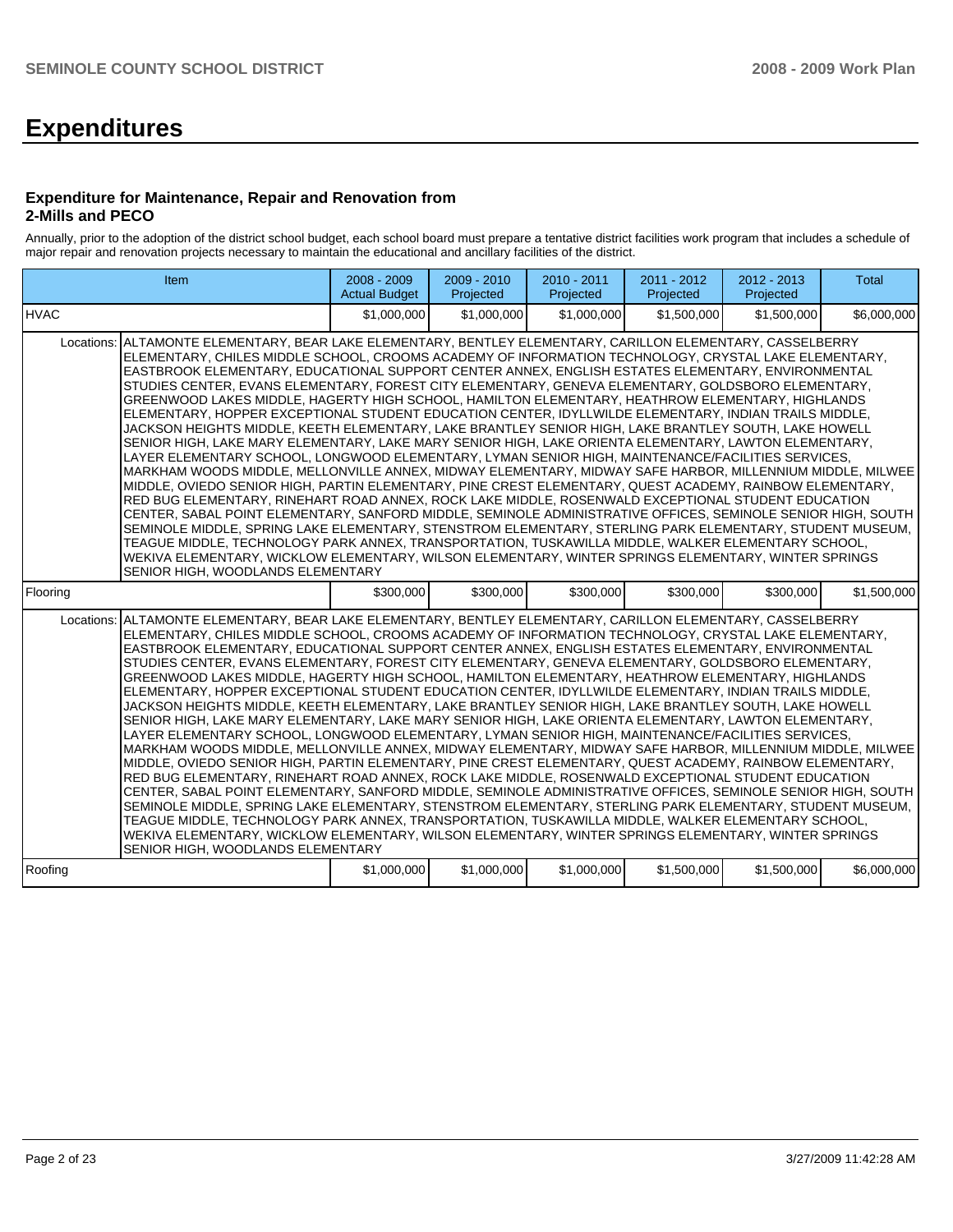|                           | Locations: ALTAMONTE ELEMENTARY, BEAR LAKE ELEMENTARY, BENTLEY ELEMENTARY, CARILLON ELEMENTARY, CASSELBERRY<br>ELEMENTARY, CHILES MIDDLE SCHOOL, CROOMS ACADEMY OF INFORMATION TECHNOLOGY, CRYSTAL LAKE ELEMENTARY,<br>EASTBROOK ELEMENTARY, EDUCATIONAL SUPPORT CENTER ANNEX, ENGLISH ESTATES ELEMENTARY, ENVIRONMENTAL<br>STUDIES CENTER, EVANS ELEMENTARY, FOREST CITY ELEMENTARY, GENEVA ELEMENTARY, GOLDSBORO ELEMENTARY,<br>GREENWOOD LAKES MIDDLE, HAGERTY HIGH SCHOOL, HAMILTON ELEMENTARY, HEATHROW ELEMENTARY, HIGHLANDS<br>ELEMENTARY, HOPPER EXCEPTIONAL STUDENT EDUCATION CENTER, IDYLLWILDE ELEMENTARY, INDIAN TRAILS MIDDLE,<br>JACKSON HEIGHTS MIDDLE. KEETH ELEMENTARY. LAKE BRANTLEY SENIOR HIGH. LAKE BRANTLEY SOUTH. LAKE HOWELL<br>SENIOR HIGH, LAKE MARY ELEMENTARY, LAKE MARY SENIOR HIGH, LAKE ORIENTA ELEMENTARY, LAWTON ELEMENTARY,<br>LAYER ELEMENTARY SCHOOL, LONGWOOD ELEMENTARY, LYMAN SENIOR HIGH, MAINTENANCE/FACILITIES SERVICES,<br>MARKHAM WOODS MIDDLE, MELLONVILLE ANNEX, MIDWAY ELEMENTARY, MIDWAY SAFE HARBOR, MILLENNIUM MIDDLE, MILWEE<br>MIDDLE, OVIEDO SENIOR HIGH, PARTIN ELEMENTARY, PINE CREST ELEMENTARY, QUEST ACADEMY, RAINBOW ELEMENTARY,<br>RED BUG ELEMENTARY, RINEHART ROAD ANNEX, ROCK LAKE MIDDLE, ROSENWALD EXCEPTIONAL STUDENT EDUCATION<br>CENTER, SABAL POINT ELEMENTARY, SANFORD MIDDLE, SEMINOLE ADMINISTRATIVE OFFICES, SEMINOLE SENIOR HIGH, SOUTH<br>SEMINOLE MIDDLE, SPRING LAKE ELEMENTARY, STENSTROM ELEMENTARY, STERLING PARK ELEMENTARY, STUDENT MUSEUM,<br>TEAGUE MIDDLE, TECHNOLOGY PARK ANNEX, TRANSPORTATION, TUSKAWILLA MIDDLE, WALKER ELEMENTARY SCHOOL,<br>WEKIVA ELEMENTARY, WICKLOW ELEMENTARY, WILSON ELEMENTARY, WINTER SPRINGS ELEMENTARY, WINTER SPRINGS<br>SENIOR HIGH, WOODLANDS ELEMENTARY     |           |           |           |           |           |             |  |  |  |  |  |
|---------------------------|-------------------------------------------------------------------------------------------------------------------------------------------------------------------------------------------------------------------------------------------------------------------------------------------------------------------------------------------------------------------------------------------------------------------------------------------------------------------------------------------------------------------------------------------------------------------------------------------------------------------------------------------------------------------------------------------------------------------------------------------------------------------------------------------------------------------------------------------------------------------------------------------------------------------------------------------------------------------------------------------------------------------------------------------------------------------------------------------------------------------------------------------------------------------------------------------------------------------------------------------------------------------------------------------------------------------------------------------------------------------------------------------------------------------------------------------------------------------------------------------------------------------------------------------------------------------------------------------------------------------------------------------------------------------------------------------------------------------------------------------------------------------------------------|-----------|-----------|-----------|-----------|-----------|-------------|--|--|--|--|--|
| Safety to Life            |                                                                                                                                                                                                                                                                                                                                                                                                                                                                                                                                                                                                                                                                                                                                                                                                                                                                                                                                                                                                                                                                                                                                                                                                                                                                                                                                                                                                                                                                                                                                                                                                                                                                                                                                                                                     | \$226,075 | \$304,966 | \$304,966 | \$30,299  | \$294,833 | \$1,161,139 |  |  |  |  |  |
|                           | Locations:   ALTAMONTE ELEMENTARY, BEAR LAKE ELEMENTARY, BENTLEY ELEMENTARY, CARILLON ELEMENTARY, CASSELBERRY<br>ELEMENTARY, CHILES MIDDLE SCHOOL, CROOMS ACADEMY OF INFORMATION TECHNOLOGY, CRYSTAL LAKE ELEMENTARY,<br>EASTBROOK ELEMENTARY, EDUCATIONAL SUPPORT CENTER ANNEX, ENGLISH ESTATES ELEMENTARY, ENVIRONMENTAL<br>STUDIES CENTER, EVANS ELEMENTARY, FOREST CITY ELEMENTARY, GENEVA ELEMENTARY, GOLDSBORO ELEMENTARY,<br>GREENWOOD LAKES MIDDLE, HAGERTY HIGH SCHOOL, HAMILTON ELEMENTARY, HEATHROW ELEMENTARY, HIGHLANDS<br>ELEMENTARY, HOPPER EXCEPTIONAL STUDENT EDUCATION CENTER, IDYLLWILDE ELEMENTARY, INDIAN TRAILS MIDDLE.<br>JACKSON HEIGHTS MIDDLE, KEETH ELEMENTARY, LAKE BRANTLEY SENIOR HIGH, LAKE BRANTLEY SOUTH, LAKE HOWELL<br>SENIOR HIGH, LAKE MARY ELEMENTARY, LAKE MARY SENIOR HIGH, LAKE ORIENTA ELEMENTARY, LAWTON ELEMENTARY,<br>LAYER ELEMENTARY SCHOOL, LONGWOOD ELEMENTARY, LYMAN SENIOR HIGH, MAINTENANCE/FACILITIES SERVICES.<br>MARKHAM WOODS MIDDLE, MELLONVILLE ANNEX, MIDWAY ELEMENTARY, MIDWAY SAFE HARBOR, MILLENNIUM MIDDLE, MILWEE<br>MIDDLE, OVIEDO SENIOR HIGH, PARTIN ELEMENTARY, PINE CREST ELEMENTARY, QUEST ACADEMY, RAINBOW ELEMENTARY,<br>RED BUG ELEMENTARY, RINEHART ROAD ANNEX, ROCK LAKE MIDDLE, ROSENWALD EXCEPTIONAL STUDENT EDUCATION<br>CENTER, SABAL POINT ELEMENTARY, SANFORD MIDDLE, SEMINOLE ADMINISTRATIVE OFFICES, SEMINOLE SENIOR HIGH, SOUTH<br>SEMINOLE MIDDLE, SPRING LAKE ELEMENTARY, STENSTROM ELEMENTARY, STERLING PARK ELEMENTARY, STUDENT MUSEUM,<br>TEAGUE MIDDLE, TECHNOLOGY PARK ANNEX, TRANSPORTATION, TUSKAWILLA MIDDLE, WALKER ELEMENTARY SCHOOL,<br>WEKIVA ELEMENTARY, WICKLOW ELEMENTARY, WILSON ELEMENTARY, WINTER SPRINGS ELEMENTARY, WINTER SPRINGS<br>SENIOR HIGH, WOODLANDS ELEMENTARY   |           |           |           |           |           |             |  |  |  |  |  |
| Fencing                   |                                                                                                                                                                                                                                                                                                                                                                                                                                                                                                                                                                                                                                                                                                                                                                                                                                                                                                                                                                                                                                                                                                                                                                                                                                                                                                                                                                                                                                                                                                                                                                                                                                                                                                                                                                                     | \$0       | \$0       | \$0       | \$0       | \$0       | \$0         |  |  |  |  |  |
|                           | Locations: No Locations for this expenditure.                                                                                                                                                                                                                                                                                                                                                                                                                                                                                                                                                                                                                                                                                                                                                                                                                                                                                                                                                                                                                                                                                                                                                                                                                                                                                                                                                                                                                                                                                                                                                                                                                                                                                                                                       |           |           |           |           |           |             |  |  |  |  |  |
| Parking                   |                                                                                                                                                                                                                                                                                                                                                                                                                                                                                                                                                                                                                                                                                                                                                                                                                                                                                                                                                                                                                                                                                                                                                                                                                                                                                                                                                                                                                                                                                                                                                                                                                                                                                                                                                                                     | \$250,000 | \$250,000 | \$250,000 | \$300,000 | \$300,000 | \$1,350,000 |  |  |  |  |  |
|                           | Locations:   ALTAMONTE ELEMENTARY, BEAR LAKE ELEMENTARY, BENTLEY ELEMENTARY, CARILLON ELEMENTARY, CASSELBERRY<br>ELEMENTARY, CHILES MIDDLE SCHOOL, CROOMS ACADEMY OF INFORMATION TECHNOLOGY, CRYSTAL LAKE ELEMENTARY,<br>EASTBROOK ELEMENTARY, EDUCATIONAL SUPPORT CENTER ANNEX, ENGLISH ESTATES ELEMENTARY, ENVIRONMENTAL<br>STUDIES CENTER, EVANS ELEMENTARY, FOREST CITY ELEMENTARY, GENEVA ELEMENTARY, GOLDSBORO ELEMENTARY,<br>GREENWOOD LAKES MIDDLE, HAGERTY HIGH SCHOOL, HAMILTON ELEMENTARY, HEATHROW ELEMENTARY, HIGHLANDS<br>ELEMENTARY, HOPPER EXCEPTIONAL STUDENT EDUCATION CENTER, IDYLLWILDE ELEMENTARY, INDIAN TRAILS MIDDLE,<br>JACKSON HEIGHTS MIDDLE, KEETH ELEMENTARY, LAKE BRANTLEY SENIOR HIGH, LAKE BRANTLEY SOUTH, LAKE HOWELL<br>SENIOR HIGH, LAKE MARY ELEMENTARY, LAKE MARY SENIOR HIGH, LAKE ORIENTA ELEMENTARY, LAWTON ELEMENTARY,<br>LAYER ELEMENTARY SCHOOL, LONGWOOD ELEMENTARY, LYMAN SENIOR HIGH, MAINTENANCE/FACILITIES SERVICES,<br>MARKHAM WOODS MIDDLE, MELLONVILLE ANNEX, MIDWAY ELEMENTARY, MIDWAY SAFE HARBOR, MILLENNIUM MIDDLE, MILWEE<br>MIDDLE, OVIEDO SENIOR HIGH, PARTIN ELEMENTARY, PINE CREST ELEMENTARY, QUEST ACADEMY, RAINBOW ELEMENTARY,<br>RED BUG ELEMENTARY, RINEHART ROAD ANNEX, ROCK LAKE MIDDLE, ROSENWALD EXCEPTIONAL STUDENT EDUCATION<br>CENTER, SABAL POINT ELEMENTARY, SANFORD MIDDLE, SEMINOLE ADMINISTRATIVE OFFICES, SEMINOLE SENIOR HIGH, SOUTH  <br>SEMINOLE MIDDLE, SPRING LAKE ELEMENTARY, STENSTROM ELEMENTARY, STERLING PARK ELEMENTARY, STUDENT MUSEUM,<br>TEAGUE MIDDLE, TECHNOLOGY PARK ANNEX, TRANSPORTATION, TUSKAWILLA MIDDLE, WALKER ELEMENTARY SCHOOL,<br>WEKIVA ELEMENTARY, WICKLOW ELEMENTARY, WILSON ELEMENTARY, WINTER SPRINGS ELEMENTARY, WINTER SPRINGS<br>SENIOR HIGH, WOODLANDS ELEMENTARY |           |           |           |           |           |             |  |  |  |  |  |
| Electrical                |                                                                                                                                                                                                                                                                                                                                                                                                                                                                                                                                                                                                                                                                                                                                                                                                                                                                                                                                                                                                                                                                                                                                                                                                                                                                                                                                                                                                                                                                                                                                                                                                                                                                                                                                                                                     | \$0       | \$0       | \$0       | \$0       | \$0       | \$0         |  |  |  |  |  |
|                           | Locations: No Locations for this expenditure.                                                                                                                                                                                                                                                                                                                                                                                                                                                                                                                                                                                                                                                                                                                                                                                                                                                                                                                                                                                                                                                                                                                                                                                                                                                                                                                                                                                                                                                                                                                                                                                                                                                                                                                                       |           |           |           |           |           |             |  |  |  |  |  |
| Fire Alarm                |                                                                                                                                                                                                                                                                                                                                                                                                                                                                                                                                                                                                                                                                                                                                                                                                                                                                                                                                                                                                                                                                                                                                                                                                                                                                                                                                                                                                                                                                                                                                                                                                                                                                                                                                                                                     | \$0       | \$0       | \$0       | \$0       | \$0       | \$0         |  |  |  |  |  |
|                           | Locations: No Locations for this expenditure.                                                                                                                                                                                                                                                                                                                                                                                                                                                                                                                                                                                                                                                                                                                                                                                                                                                                                                                                                                                                                                                                                                                                                                                                                                                                                                                                                                                                                                                                                                                                                                                                                                                                                                                                       |           |           |           |           |           |             |  |  |  |  |  |
| Telephone/Intercom System |                                                                                                                                                                                                                                                                                                                                                                                                                                                                                                                                                                                                                                                                                                                                                                                                                                                                                                                                                                                                                                                                                                                                                                                                                                                                                                                                                                                                                                                                                                                                                                                                                                                                                                                                                                                     | \$150,000 | \$150,000 | \$150,000 | \$150,000 | \$150,000 | \$750,000   |  |  |  |  |  |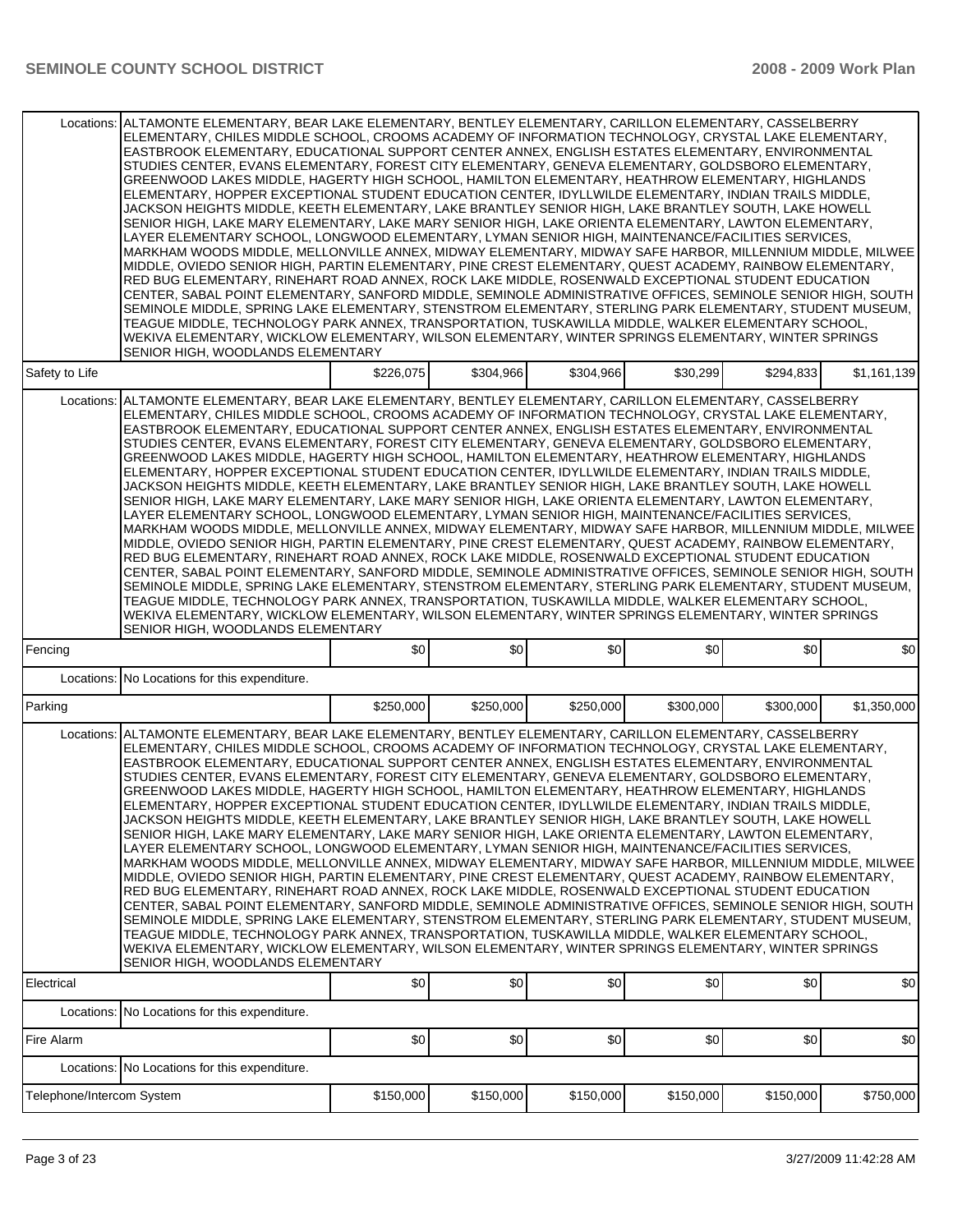|                                                                                                                                                                                                                                                                                                                                                                                                                                                                                                                                                                                                                                                                                                                                                                                                                                                                                                                                                                                                                                                                                                                                                                                                                                                                                                                                                                                                                                                                                                                                                                                                                                                                                                                                                                                                       | Locations: ALTAMONTE ELEMENTARY, BEAR LAKE ELEMENTARY, BENTLEY ELEMENTARY, CARILLON ELEMENTARY, CASSELBERRY<br>ELEMENTARY, CHILES MIDDLE SCHOOL, CROOMS ACADEMY OF INFORMATION TECHNOLOGY, CRYSTAL LAKE ELEMENTARY,<br>EASTBROOK ELEMENTARY, EDUCATIONAL SUPPORT CENTER ANNEX, ENGLISH ESTATES ELEMENTARY, ENVIRONMENTAL<br>STUDIES CENTER, EVANS ELEMENTARY, FOREST CITY ELEMENTARY, GENEVA ELEMENTARY, GOLDSBORO ELEMENTARY,<br>GREENWOOD LAKES MIDDLE, HAGERTY HIGH SCHOOL, HAMILTON ELEMENTARY, HEATHROW ELEMENTARY, HIGHLANDS<br>ELEMENTARY, HOPPER EXCEPTIONAL STUDENT EDUCATION CENTER, IDYLLWILDE ELEMENTARY, INDIAN TRAILS MIDDLE.<br>JACKSON HEIGHTS MIDDLE, KEETH ELEMENTARY, LAKE BRANTLEY SENIOR HIGH, LAKE BRANTLEY SOUTH, LAKE HOWELL<br>SENIOR HIGH, LAKE MARY ELEMENTARY, LAKE MARY SENIOR HIGH, LAKE ORIENTA ELEMENTARY, LAWTON ELEMENTARY,<br>LAYER ELEMENTARY SCHOOL, LONGWOOD ELEMENTARY, LYMAN SENIOR HIGH, MAINTENANCE/FACILITIES SERVICES,<br>MARKHAM WOODS MIDDLE, MELLONVILLE ANNEX, MIDWAY ELEMENTARY, MIDWAY SAFE HARBOR, MILLENNIUM MIDDLE, MILWEE<br>MIDDLE, OVIEDO SENIOR HIGH, PARTIN ELEMENTARY, PINE CREST ELEMENTARY, QUEST ACADEMY, RAINBOW ELEMENTARY,<br>RED BUG ELEMENTARY, RINEHART ROAD ANNEX, ROCK LAKE MIDDLE, ROSENWALD EXCEPTIONAL STUDENT EDUCATION<br>CENTER, SABAL POINT ELEMENTARY, SANFORD MIDDLE, SEMINOLE ADMINISTRATIVE OFFICES, SEMINOLE SENIOR HIGH, SOUTH<br>SEMINOLE MIDDLE, SPRING LAKE ELEMENTARY, STENSTROM ELEMENTARY, STERLING PARK ELEMENTARY, STUDENT MUSEUM,<br>TEAGUE MIDDLE, TECHNOLOGY PARK ANNEX, TRANSPORTATION, TUSKAWILLA MIDDLE, WALKER ELEMENTARY SCHOOL,<br>WEKIVA ELEMENTARY, WICKLOW ELEMENTARY, WILSON ELEMENTARY, WINTER SPRINGS ELEMENTARY, WINTER SPRINGS<br>SENIOR HIGH, WOODLANDS ELEMENTARY |             |             |             |             |              |  |  |  |
|-------------------------------------------------------------------------------------------------------------------------------------------------------------------------------------------------------------------------------------------------------------------------------------------------------------------------------------------------------------------------------------------------------------------------------------------------------------------------------------------------------------------------------------------------------------------------------------------------------------------------------------------------------------------------------------------------------------------------------------------------------------------------------------------------------------------------------------------------------------------------------------------------------------------------------------------------------------------------------------------------------------------------------------------------------------------------------------------------------------------------------------------------------------------------------------------------------------------------------------------------------------------------------------------------------------------------------------------------------------------------------------------------------------------------------------------------------------------------------------------------------------------------------------------------------------------------------------------------------------------------------------------------------------------------------------------------------------------------------------------------------------------------------------------------------|---------------------------------------------------------------------------------------------------------------------------------------------------------------------------------------------------------------------------------------------------------------------------------------------------------------------------------------------------------------------------------------------------------------------------------------------------------------------------------------------------------------------------------------------------------------------------------------------------------------------------------------------------------------------------------------------------------------------------------------------------------------------------------------------------------------------------------------------------------------------------------------------------------------------------------------------------------------------------------------------------------------------------------------------------------------------------------------------------------------------------------------------------------------------------------------------------------------------------------------------------------------------------------------------------------------------------------------------------------------------------------------------------------------------------------------------------------------------------------------------------------------------------------------------------------------------------------------------------------------------------------------------------------------------------------------------------------------------------------------------------------------------------------|-------------|-------------|-------------|-------------|--------------|--|--|--|
| <b>Closed Circuit Television</b>                                                                                                                                                                                                                                                                                                                                                                                                                                                                                                                                                                                                                                                                                                                                                                                                                                                                                                                                                                                                                                                                                                                                                                                                                                                                                                                                                                                                                                                                                                                                                                                                                                                                                                                                                                      | \$0                                                                                                                                                                                                                                                                                                                                                                                                                                                                                                                                                                                                                                                                                                                                                                                                                                                                                                                                                                                                                                                                                                                                                                                                                                                                                                                                                                                                                                                                                                                                                                                                                                                                                                                                                                             | \$0         | \$0         | \$0         | \$0         | \$0          |  |  |  |
| Locations: No Locations for this expenditure.                                                                                                                                                                                                                                                                                                                                                                                                                                                                                                                                                                                                                                                                                                                                                                                                                                                                                                                                                                                                                                                                                                                                                                                                                                                                                                                                                                                                                                                                                                                                                                                                                                                                                                                                                         |                                                                                                                                                                                                                                                                                                                                                                                                                                                                                                                                                                                                                                                                                                                                                                                                                                                                                                                                                                                                                                                                                                                                                                                                                                                                                                                                                                                                                                                                                                                                                                                                                                                                                                                                                                                 |             |             |             |             |              |  |  |  |
| l Paint                                                                                                                                                                                                                                                                                                                                                                                                                                                                                                                                                                                                                                                                                                                                                                                                                                                                                                                                                                                                                                                                                                                                                                                                                                                                                                                                                                                                                                                                                                                                                                                                                                                                                                                                                                                               | \$300,000                                                                                                                                                                                                                                                                                                                                                                                                                                                                                                                                                                                                                                                                                                                                                                                                                                                                                                                                                                                                                                                                                                                                                                                                                                                                                                                                                                                                                                                                                                                                                                                                                                                                                                                                                                       | \$300,000   | \$300,000   | \$300,000   | \$300,000   | \$1,500,000  |  |  |  |
| Locations: ALTAMONTE ELEMENTARY, BEAR LAKE ELEMENTARY, BENTLEY ELEMENTARY, CARILLON ELEMENTARY, CASSELBERRY<br>ELEMENTARY, CHILES MIDDLE SCHOOL, CROOMS ACADEMY OF INFORMATION TECHNOLOGY, CRYSTAL LAKE ELEMENTARY,<br>EASTBROOK ELEMENTARY, EDUCATIONAL SUPPORT CENTER ANNEX, ENGLISH ESTATES ELEMENTARY, ENVIRONMENTAL<br>STUDIES CENTER, EVANS ELEMENTARY, FOREST CITY ELEMENTARY, GENEVA ELEMENTARY, GOLDSBORO ELEMENTARY,<br>GREENWOOD LAKES MIDDLE, HAGERTY HIGH SCHOOL, HAMILTON ELEMENTARY, HEATHROW ELEMENTARY, HIGHLANDS<br>ELEMENTARY, HOPPER EXCEPTIONAL STUDENT EDUCATION CENTER, IDYLLWILDE ELEMENTARY, INDIAN TRAILS MIDDLE,<br>JACKSON HEIGHTS MIDDLE, KEETH ELEMENTARY, LAKE BRANTLEY SENIOR HIGH, LAKE BRANTLEY SOUTH, LAKE HOWELL<br>SENIOR HIGH, LAKE MARY ELEMENTARY, LAKE MARY SENIOR HIGH, LAKE ORIENTA ELEMENTARY, LAWTON ELEMENTARY,<br>LAYER ELEMENTARY SCHOOL, LONGWOOD ELEMENTARY, LYMAN SENIOR HIGH, MAINTENANCE/FACILITIES SERVICES,<br>MARKHAM WOODS MIDDLE, MELLONVILLE ANNEX, MIDWAY ELEMENTARY, MIDWAY SAFE HARBOR, MILLENNIUM MIDDLE, MILWEE<br>MIDDLE, OVIEDO SENIOR HIGH, PARTIN ELEMENTARY, PINE CREST ELEMENTARY, QUEST ACADEMY, RAINBOW ELEMENTARY,<br>RED BUG ELEMENTARY, RINEHART ROAD ANNEX, ROCK LAKE MIDDLE, ROSENWALD EXCEPTIONAL STUDENT EDUCATION<br>CENTER, SABAL POINT ELEMENTARY, SANFORD MIDDLE, SEMINOLE ADMINISTRATIVE OFFICES, SEMINOLE SENIOR HIGH, SOUTH<br>SEMINOLE MIDDLE, SPRING LAKE ELEMENTARY, STENSTROM ELEMENTARY, STERLING PARK ELEMENTARY, STUDENT MUSEUM,<br>TEAGUE MIDDLE. TECHNOLOGY PARK ANNEX. TRANSPORTATION. TUSKAWILLA MIDDLE. WALKER ELEMENTARY SCHOOL.<br>WEKIVA ELEMENTARY, WICKLOW ELEMENTARY, WILSON ELEMENTARY, WINTER SPRINGS ELEMENTARY, WINTER SPRINGS<br>SENIOR HIGH, WOODLANDS ELEMENTARY<br>Maintenance/Repair | \$0                                                                                                                                                                                                                                                                                                                                                                                                                                                                                                                                                                                                                                                                                                                                                                                                                                                                                                                                                                                                                                                                                                                                                                                                                                                                                                                                                                                                                                                                                                                                                                                                                                                                                                                                                                             | \$0         | \$0         | \$0         | \$0         | \$0          |  |  |  |
| Locations: No Locations for this expenditure.                                                                                                                                                                                                                                                                                                                                                                                                                                                                                                                                                                                                                                                                                                                                                                                                                                                                                                                                                                                                                                                                                                                                                                                                                                                                                                                                                                                                                                                                                                                                                                                                                                                                                                                                                         |                                                                                                                                                                                                                                                                                                                                                                                                                                                                                                                                                                                                                                                                                                                                                                                                                                                                                                                                                                                                                                                                                                                                                                                                                                                                                                                                                                                                                                                                                                                                                                                                                                                                                                                                                                                 |             |             |             |             |              |  |  |  |
| <b>Sub Total:</b>                                                                                                                                                                                                                                                                                                                                                                                                                                                                                                                                                                                                                                                                                                                                                                                                                                                                                                                                                                                                                                                                                                                                                                                                                                                                                                                                                                                                                                                                                                                                                                                                                                                                                                                                                                                     | \$3,226,075                                                                                                                                                                                                                                                                                                                                                                                                                                                                                                                                                                                                                                                                                                                                                                                                                                                                                                                                                                                                                                                                                                                                                                                                                                                                                                                                                                                                                                                                                                                                                                                                                                                                                                                                                                     | \$3,304,966 | \$3,304,966 | \$4,080,299 | \$4,344,833 | \$18,261,139 |  |  |  |

| IPECO Maintenance Expenditures | \$2,260,756 | \$3,049,660 | \$3,049,660 | \$3,029,957 | \$2,948,333 | \$14,338,366 |
|--------------------------------|-------------|-------------|-------------|-------------|-------------|--------------|
| Two Mill Sub Total:            | \$1,265,319 | \$555,306   | \$555,306   | \$1,350,342 | \$1,696,500 | \$5,422,773  |

| Other Items                 | $2008 - 2009$<br><b>Actual Budget</b> | $2009 - 2010$<br>Projected | $2010 - 2011$<br>Projected | 2011 - 2012<br><b>Projected</b> | $2012 - 2013$<br>Projected | Total       |
|-----------------------------|---------------------------------------|----------------------------|----------------------------|---------------------------------|----------------------------|-------------|
| Misc. Nonrecurring Projects | \$300,000                             | \$300,000                  | \$300,000                  | \$300,000                       | \$300,000                  | \$1,500,000 |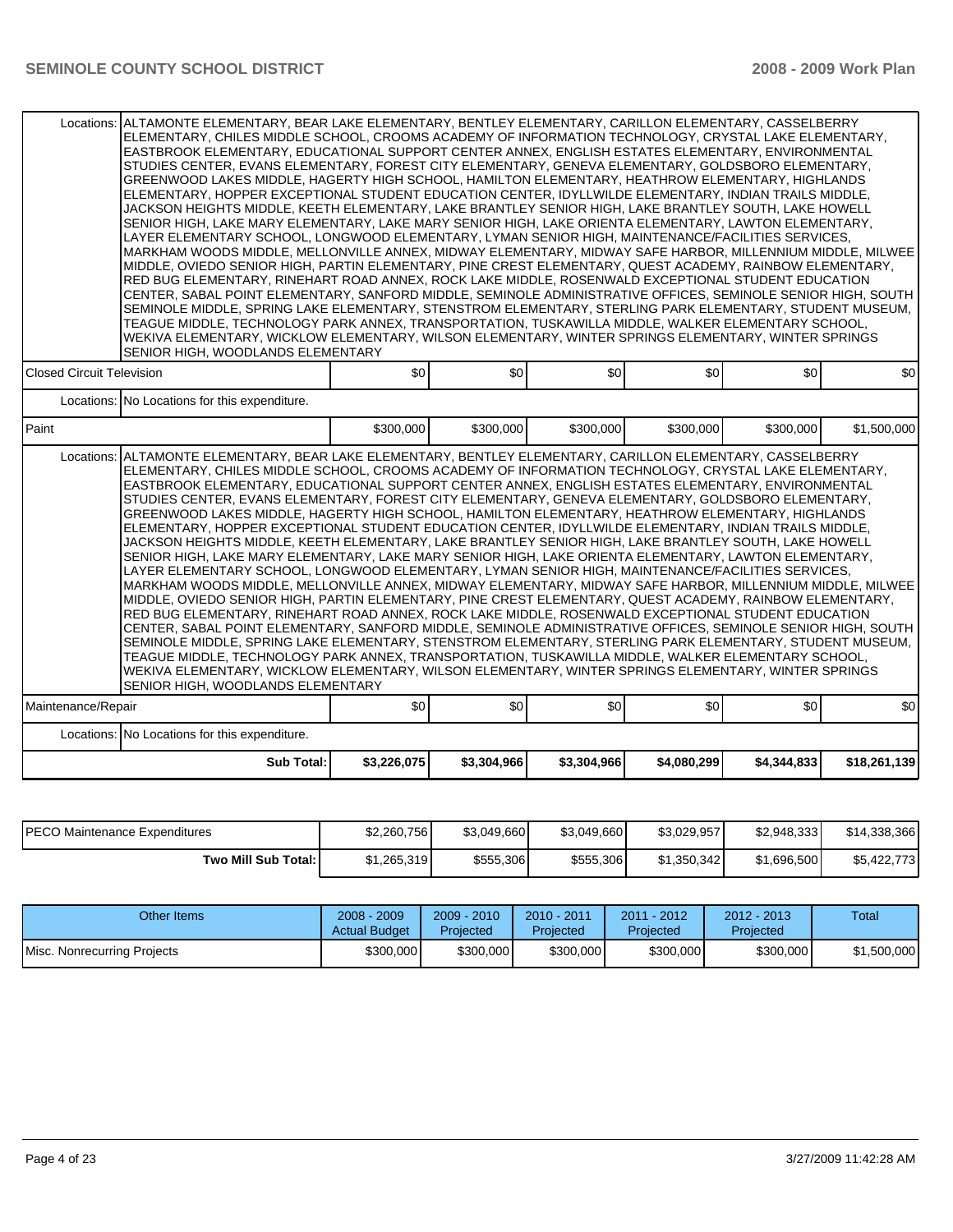|                                                                                                                                                                    | Total:                                                                                                                                                                                                    | \$3,526,075 | \$3,604,966 | \$3,604,966 | \$4,380,299 | \$4,644,833 | \$19,761,139 |  |  |
|--------------------------------------------------------------------------------------------------------------------------------------------------------------------|-----------------------------------------------------------------------------------------------------------------------------------------------------------------------------------------------------------|-------------|-------------|-------------|-------------|-------------|--------------|--|--|
| WALKER ELEMENTARY SCHOOL, WEKIVA ELEMENTARY, WICKLOW ELEMENTARY, WILSON ELEMENTARY, WINTER SPRINGS<br>ELEMENTARY, WINTER SPRINGS SENIOR HIGH, WOODLANDS ELEMENTARY |                                                                                                                                                                                                           |             |             |             |             |             |              |  |  |
|                                                                                                                                                                    | ELEMENTARY, STUDENT MUSEUM, TEAGUE MIDDLE, TECHNOLOGY PARK ANNEX, TRANSPORTATION, TUSKAWILLA MIDDLE,                                                                                                      |             |             |             |             |             |              |  |  |
|                                                                                                                                                                    | SENIOR HIGH, SOUTH SEMINOLE MIDDLE, SPRING LAKE ELEMENTARY, STENSTROM ELEMENTARY, STERLING PARK                                                                                                           |             |             |             |             |             |              |  |  |
|                                                                                                                                                                    | EDUCATION CENTER, SABAL POINT ELEMENTARY, SANFORD MIDDLE, SEMINOLE ADMINISTRATIVE OFFICES, SEMINOLE                                                                                                       |             |             |             |             |             |              |  |  |
|                                                                                                                                                                    | IELEMENTARY. RED BUG ELEMENTARY. RINEHART ROAD ANNEX. ROCK LAKE MIDDLE. ROSENWALD EXCEPTIONAL STUDENT                                                                                                     |             |             |             |             |             |              |  |  |
|                                                                                                                                                                    | MILWEE MIDDLE, OVIEDO SENIOR HIGH, PARTIN ELEMENTARY, PINE CREST ELEMENTARY, QUEST ACADEMY, RAINBOW                                                                                                       |             |             |             |             |             |              |  |  |
|                                                                                                                                                                    | MARKHAM WOODS MIDDLE, MELLONVILLE ANNEX, MIDWAY ELEMENTARY, MIDWAY SAFE HARBOR, MILLENNIUM MIDDLE,                                                                                                        |             |             |             |             |             |              |  |  |
|                                                                                                                                                                    | LAYER ELEMENTARY SCHOOL, LONGWOOD ELEMENTARY, LYMAN SENIOR HIGH, MAINTENANCE/FACILITIES SERVICES,                                                                                                         |             |             |             |             |             |              |  |  |
|                                                                                                                                                                    | SENIOR HIGH, LAKE MARY ELEMENTARY, LAKE MARY SENIOR HIGH, LAKE ORIENTA ELEMENTARY, LAWTON ELEMENTARY,                                                                                                     |             |             |             |             |             |              |  |  |
|                                                                                                                                                                    | JACKSON HEIGHTS MIDDLE. KEETH ELEMENTARY. LAKE BRANTLEY SENIOR HIGH. LAKE BRANTLEY SOUTH. LAKE HOWELL                                                                                                     |             |             |             |             |             |              |  |  |
|                                                                                                                                                                    | GREENWOOD LAKES MIDDLE. HAGERTY HIGH SCHOOL. HAMILTON ELEMENTARY. HEATHROW ELEMENTARY. HIGHLANDS<br>ELEMENTARY, HOPPER EXCEPTIONAL STUDENT EDUCATION CENTER, IDYLLWILDE ELEMENTARY, INDIAN TRAILS MIDDLE, |             |             |             |             |             |              |  |  |
|                                                                                                                                                                    | STUDIES CENTER, EVANS ELEMENTARY, FOREST CITY ELEMENTARY, GENEVA ELEMENTARY, GOLDSBORO ELEMENTARY,                                                                                                        |             |             |             |             |             |              |  |  |
|                                                                                                                                                                    | EASTBROOK ELEMENTARY, EDUCATIONAL SUPPORT CENTER ANNEX, ENGLISH ESTATES ELEMENTARY, ENVIRONMENTAL                                                                                                         |             |             |             |             |             |              |  |  |
|                                                                                                                                                                    | ELEMENTARY, CHILES MIDDLE SCHOOL, CROOMS ACADEMY OF INFORMATION TECHNOLOGY, CRYSTAL LAKE ELEMENTARY,                                                                                                      |             |             |             |             |             |              |  |  |
|                                                                                                                                                                    | Locations ALTAMONTE ELEMENTARY, BEAR LAKE ELEMENTARY, BENTLEY ELEMENTARY, CARILLON ELEMENTARY, CASSELBERRY                                                                                                |             |             |             |             |             |              |  |  |

### **Local Two Mill Expenditure For Maintenance, Repair and Renovation**

Anticipated expenditures expected from local funding sources over the years covered by the current work plan.

| Item                                       | 2008 - 2009<br><b>Actual Budget</b> | $2009 - 2010$<br>Projected | 2010 - 2011<br>Projected | 2011 - 2012<br>Projected | $2012 - 2013$<br>Projected | Total         |
|--------------------------------------------|-------------------------------------|----------------------------|--------------------------|--------------------------|----------------------------|---------------|
| Remaining Maint and Repair from 1.75 Mills | \$1,265,319                         | \$555,306                  | \$555,306                | \$1,350,342              | \$1,696,500                | \$5,422,773   |
| Maintenance/Repair Salaries                | \$7,580,244                         | \$791,340                  | \$791,340                | \$811,043                | \$892,667                  | \$10,866,634  |
| <b>School Bus Purchases</b>                | \$0                                 | \$1,500,000                | \$1,500,000              | \$1,500,000              | \$1,500,000                | \$6,000,000   |
| <b>Other Vehicle Purchases</b>             | \$250,000                           | \$250,000                  | \$250,000                | \$250,000                | \$250,000                  | \$1,250,000   |
| Capital Outlay Equipment                   | \$1,777,000                         | \$2,072,000                | \$2,072,000              | \$2,222,000              | \$1,472,000                | \$9,615,000   |
| Rent/Lease Payments                        | \$0                                 | \$0                        | \$0                      | \$0                      | \$0                        | \$0           |
| <b>COP Debt Service</b>                    | \$23,400,000                        | \$22,483,816               | \$22,485,578             | \$22,487,791             | \$22,480,291               | \$113,337,476 |
| Rent/Lease Relocatables                    | \$500,000                           | \$500,000                  | \$500,000                | \$600,000                | \$600,000                  | \$2,700,000   |
| <b>Environmental Problems</b>              | \$0                                 | \$0                        | \$0                      | \$0                      | \$0                        | \$0           |
| s.1011.14 Debt Service                     | \$0                                 | \$0                        | \$0                      | \$0                      | \$0                        | \$0           |
| <b>Special Facilities Account</b>          | \$0                                 | \$0                        | \$0                      | \$0                      | \$0                        | \$0           |
| Contingency/Reserve (8400)                 | \$5,000,000                         | \$5,000,000                | \$5,000,000              | \$5,000,000              | \$5,000,000                | \$25,000,000  |
| Video Security Program (8740)              | \$44,000                            | \$0                        | \$0                      | \$0                      | \$0                        | \$44,000      |
| School Capital Outlay Funds (8240)         | \$1,000,000                         | \$1,000,000                | \$1,000,000              | \$1,000,000              | \$1,000,000                | \$5,000,000   |
| Catastrophic Loss Reserve (8460)           | \$5,000,000                         | \$0                        | \$0                      | \$0                      | \$0                        | \$5,000,000   |
| Technology Systems (8950)                  | \$1,100,000                         | \$1,100,000                | \$1,100,000              | \$1,500,000              | \$1,500,000                | \$6,300,000   |
| Data & Voice Network (8510)                | \$294,000                           | \$250,000                  | \$1,100,000              | \$1,000,000              | \$1,000,000                | \$3,644,000   |
| Property Casualty Premium (8002)           | \$1,731,152                         | \$1,800,000                | \$1,800,000              | \$1,900,000              | \$1,900,000                | \$9,131,152   |
| <b>Budgeted Fund Balance</b>               | \$2,181,000                         | \$0                        | \$0                      | \$0                      | \$0                        | \$2,181,000   |
| <b>Local Expenditure Totals:</b>           | \$51,122,715                        | \$37,302,462               | \$38,154,224             | \$39,621,176             | \$39,291,458               | \$205,492,035 |

# **Revenue**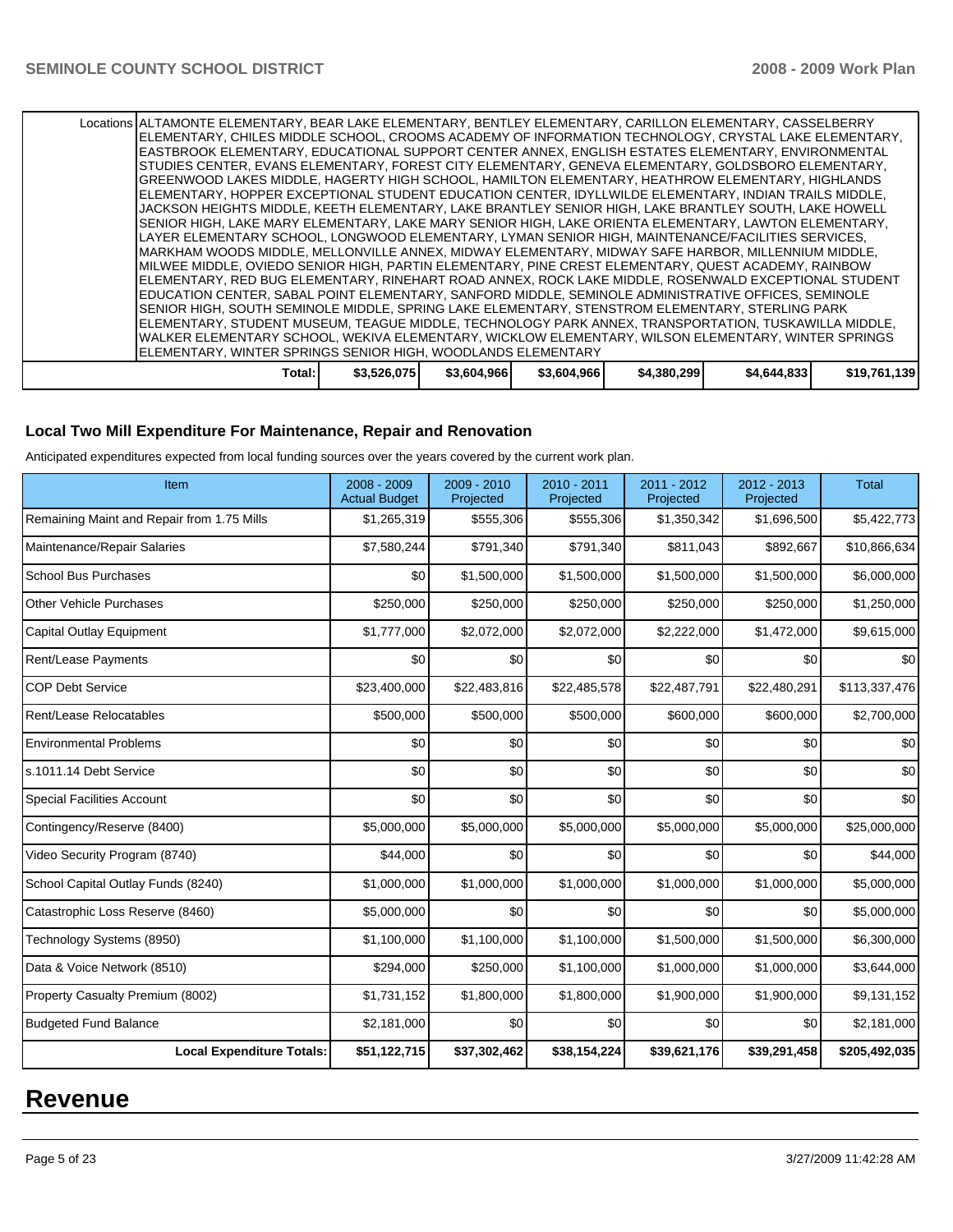#### **2 Mill Revenue Source**

Schedule of Estimated Capital Outlay Revenue from each currently approved source which is estimated to be available for expenditures on the projects included in the tentative district facilities work program. All amounts are NET after considering carryover balances, interest earned, new COP's, 1011.14 and 1011.15 loans, etc. Districts cannot use 2-Mill funds for salaries except for those explicitly associated with maintenance/repair projects. (1011.71 (5), F.S.)

| Item                                                                            | Fund | $2008 - 2009$<br><b>Actual Value</b> | $2009 - 2010$<br>Projected | $2010 - 2011$<br>Projected | $2011 - 2012$<br>Projected | $2012 - 2013$<br>Projected | Total             |
|---------------------------------------------------------------------------------|------|--------------------------------------|----------------------------|----------------------------|----------------------------|----------------------------|-------------------|
| (1) Non-exempt property<br>assessed valuation                                   |      | \$34,379,817,143                     | \$34,599,534,436           | \$36,896,190,075           | \$39,797,806,917           | \$43,094,502,857           | \$188,767,851,428 |
| (2) The Millege projected for<br>discretionary capital outlay per<br>ls.1011.71 |      | 1.75                                 | 1.75                       | 1.75                       | 1.75                       | 1.75                       |                   |
| (3) Full value of the 2-Mill<br>discretionary capital outlay per<br>ls.1011.71  |      | \$57,156,446                         | \$57,521,726               | \$61,339,916               | \$66,163,854               | \$71,644,611               | \$313,826,553     |
| (4) Value of the portion of the 2-<br>Mills ACTUALLY levied                     | 370  | \$57,156,446                         | \$57,521,726               | \$61,339,916               | \$66,163,854               | \$71,644,611               | \$313,826,553     |
| $(5)$ Difference of lines (3) and (4)                                           |      | \$0                                  | \$0                        | \$0                        | \$0                        | \$0                        | \$0               |

### **PECO Revenue Source**

The figure in the row designated "PECO Maintenance" will be subtracted from funds available for new construction because PECO maintenance dollars cannot be used for new construction.

| Item                          | Fund  | $2008 - 2009$<br><b>Actual Budget</b> | $2009 - 2010$<br>Projected | $2010 - 2011$<br>Projected | $2011 - 2012$<br>Projected | $2012 - 2013$<br>Projected | Total        |
|-------------------------------|-------|---------------------------------------|----------------------------|----------------------------|----------------------------|----------------------------|--------------|
| IPECO New Construction        | 340 I | \$1,473,990                           | \$424.977                  | \$624.691                  | \$668,143                  | \$267,882                  | \$3,459,683  |
| PECO Maintenance Expenditures |       | \$2,260,756                           | \$3,049,660                | \$3,049,660                | \$3.029.957                | \$2,948,333                | \$14,338,366 |
|                               |       | \$3,734,746                           | \$3,474,637                | \$3,674,351                | \$3,698,100                | \$3,216,215                | \$17,798,049 |

# **CO & DS Revenue Source**

Revenue from Capital Outlay and Debt Service funds.

| Item                                               | Fund  | $2008 - 2009$<br><b>Actual Budget</b> | $2009 - 2010$<br>Projected | $2010 - 2011$<br>Projected | $2011 - 2012$<br>Projected | $2012 - 2013$<br>Projected | Total       |
|----------------------------------------------------|-------|---------------------------------------|----------------------------|----------------------------|----------------------------|----------------------------|-------------|
| ICO & DS Cash Flow-through<br><b>I</b> Distributed | 360 l | \$755.690                             | \$755.690                  | \$755.690                  | \$755.690                  | \$755.690                  | \$3,778,450 |
| ICO & DS Interest on<br>Undistributed CO           | 360 l | \$34.560                              | \$34.560                   | \$34.560                   | \$34.560                   | \$34.560                   | \$172,800   |
|                                                    |       | \$790.250                             | \$790.250                  | \$790.250                  | \$790.250                  | \$790.250                  | \$3,951,250 |

#### **Fair Share Revenue Source**

All legally binding commitments for proportionate fair-share mitigation for impacts on public school facilities must be included in the 5-year district work program.

Nothing reported for this section.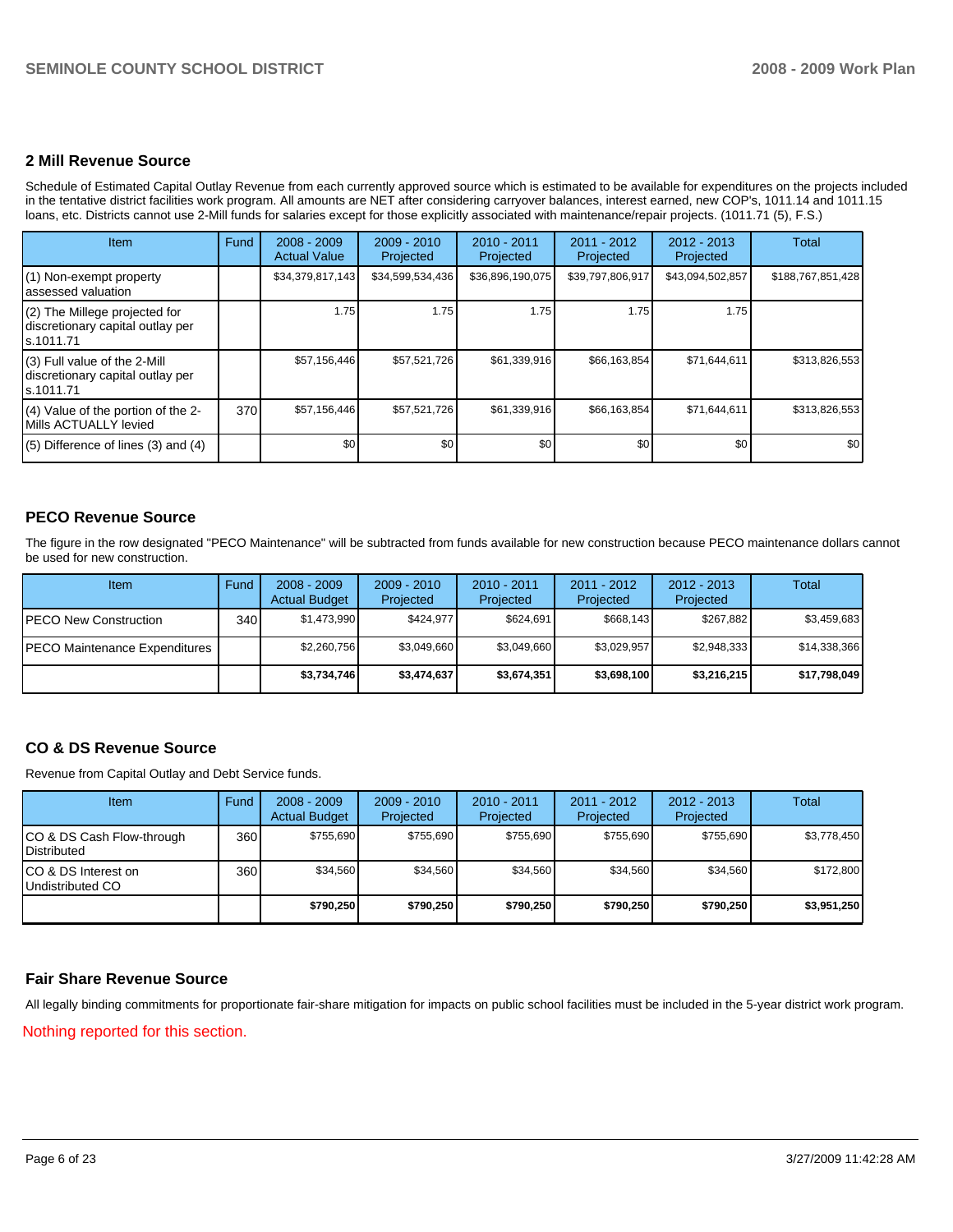## **Sales Surtax Referendum**

Specific information about any referendum for a 1-cent or  $\frac{1}{2}$ -cent surtax referendum during the previous year.

**Did the school district hold a surtax referendum during the past fiscal year 2007 - 2008?** No

**Additional Revenue Source** 

Any additional revenue sources

| Item                                                                                                   | $2008 - 2009$<br><b>Actual Value</b> | 2009 - 2010<br>Projected | 2010 - 2011<br>Projected | 2011 - 2012<br>Projected | 2012 - 2013<br>Projected | <b>Total</b> |
|--------------------------------------------------------------------------------------------------------|--------------------------------------|--------------------------|--------------------------|--------------------------|--------------------------|--------------|
| Proceeds from a s.1011.14/15 F.S. Loans                                                                | \$0                                  | \$0                      | \$0                      | \$0                      | \$0                      | \$0          |
| District Bonds - Voted local bond<br>referendum proceeds per s.9, Art VII<br><b>State Constitution</b> | \$0                                  | \$0                      | \$0                      | \$0                      | \$0                      | \$0          |
| Proceeds from Special Act Bonds                                                                        | \$0                                  | \$0                      | \$0                      | \$0                      | \$0                      | \$0          |
| Estimated Revenue from CO & DS Bond<br>Sale                                                            | \$0                                  | \$0                      | \$0                      | \$0                      | \$0                      | \$0          |
| Proceeds from Voted Capital<br>Improvements millage                                                    | \$0                                  | \$0                      | \$0                      | \$0                      | \$0                      | \$0          |
| Other Revenue for Other Capital Projects                                                               | \$0                                  | \$0                      | \$0                      | \$0                      | \$0                      | \$0          |
| Proceeds from 1/2 cent sales surtax<br>authorized by school board                                      | \$0                                  | \$0                      | \$0                      | \$0                      | \$0                      | \$0          |
| Proceeds from local governmental<br>infrastructure sales surtax                                        | \$12,185,567                         | \$7,953,238              | \$8,152,069              | \$4,126,356              | \$0                      | \$32,417,230 |
| Proceeds from Certificates of<br>Participation (COP's) Sale                                            | \$20,000,000                         | \$0                      | \$0                      | \$0                      | \$0                      | \$20.000.000 |
| Classrooms First Bond proceeds amount<br>authorized in FY 1997-98                                      | \$0                                  | \$0                      | \$0                      | \$0                      | \$0                      | \$0          |
| <b>Classrooms for Kids</b>                                                                             | \$0                                  | \$0                      | \$0                      | \$0                      | \$0                      | \$0          |
| <b>District Equity Recognition</b>                                                                     | \$0                                  | \$0                      | \$0                      | \$0                      | \$0                      | \$0          |
| <b>Federal Grants</b>                                                                                  | \$0                                  | \$0                      | \$0                      | \$0                      | \$0                      | \$0          |
| Proportionate share mitigation (actual<br>cash revenue only, not in kind donations)                    | \$0                                  | \$0                      | \$0                      | \$0                      | \$0                      | \$0          |
| Impact fees received                                                                                   | \$3,300,000                          | \$3,300,000              | \$3,300,000              | \$3,300,000              | \$3,300,000              | \$16,500,000 |
| Private donations                                                                                      | \$0                                  | \$0                      | \$0                      | \$0                      | \$0                      | \$0          |
| Grants from local governments or not-for-<br>profit organizations                                      | \$0                                  | \$0                      | \$0                      | \$0                      | \$0                      | \$0          |
| Interest, Including Profit On Investment                                                               | \$1,100,000                          | \$1,000,000              | \$1,000,000              | \$1,000,000              | \$1,000,000              | \$5,100,000  |
| Revenue from Bonds pledging proceeds<br>from 1 cent or 1/2 cent Sales Surtax                           | \$0                                  | \$0                      | \$0                      | \$0                      | \$0                      | \$0          |
| <b>Fund Balance Carried Forward</b>                                                                    | \$14,505,903                         | \$0                      | \$0                      | \$0                      | \$0                      | \$14,505,903 |
| Obligated Fund Balance Carried Forward                                                                 | \$0                                  | \$0                      | \$0                      | \$0                      | \$0                      | \$0          |
| <b>Special Facilities Account</b>                                                                      | \$0                                  | \$0                      | \$0                      | \$0                      | \$0                      | \$0          |
| One Cent - 1/2 Cent Sales Surtax Debt<br>Service                                                       | \$0                                  | \$0                      | \$0                      | \$0                      | \$0                      | \$0          |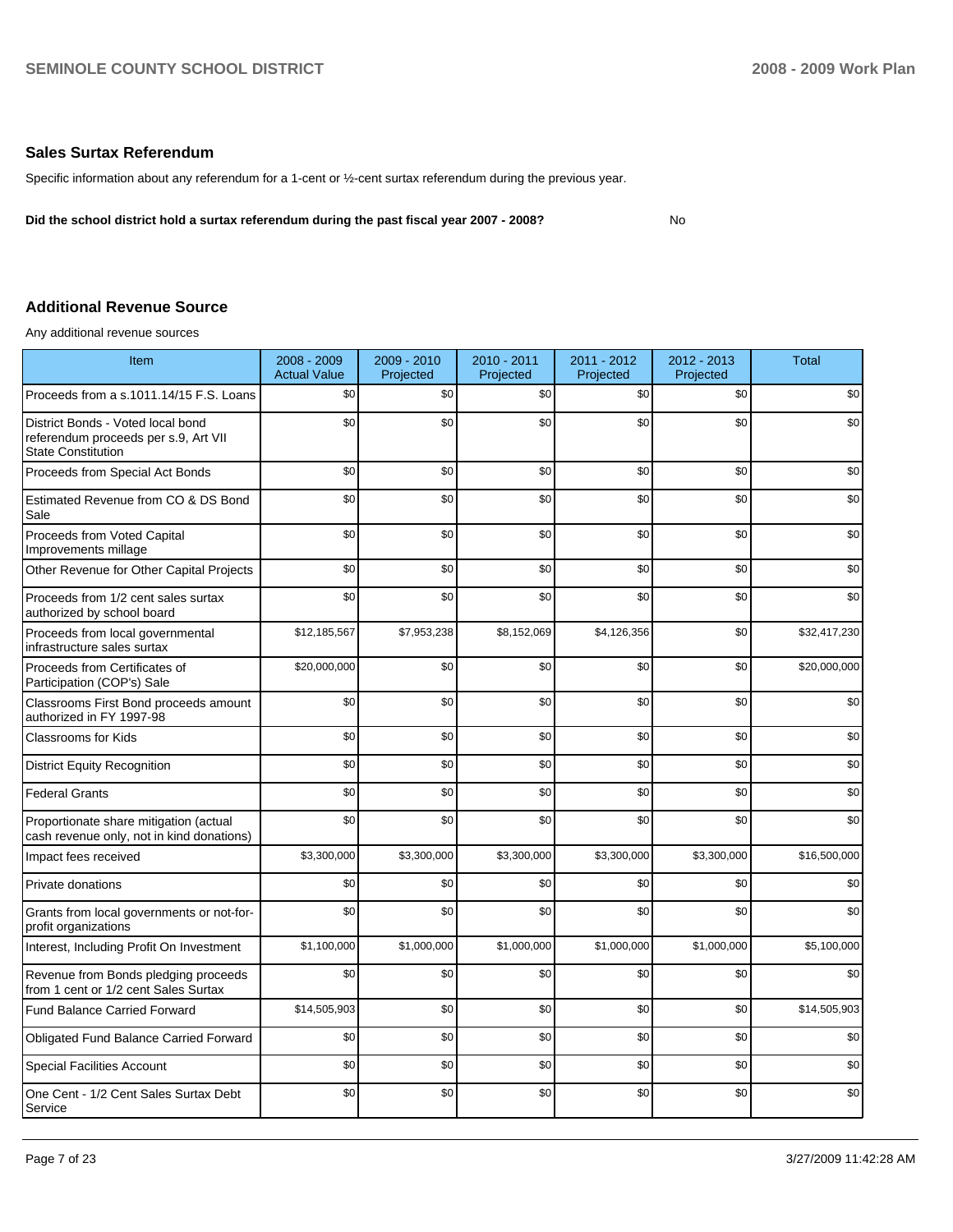| Gasoline Tax Refund | \$100,000    | \$100,000    | \$100,000    | \$100,000   | \$100,000   | \$500,000    |  |
|---------------------|--------------|--------------|--------------|-------------|-------------|--------------|--|
| <b>Subtotal</b>     | \$51.191.470 | \$12,353,238 | \$12,552,069 | \$8,526,356 | \$4,400,000 | \$89,023,133 |  |

# **Total Revenue Summary**

| <b>Item Name</b>                                               | $2008 - 2009$<br><b>Budget</b> | $2009 - 2010$<br>Projected | $2010 - 2011$<br>Projected | $2011 - 2012$<br>Projected | $2012 - 2013$<br>Projected | <b>Five Year Total</b> |
|----------------------------------------------------------------|--------------------------------|----------------------------|----------------------------|----------------------------|----------------------------|------------------------|
| Local 1.75 Mill Discretionary Capital<br><b>Outlay Revenue</b> | \$57,156,446                   | \$57,521,726               | \$61,339,916               | \$66,163,854               | \$71,644,611               | \$313,826,553          |
| PECO and 1.75 Mill Maint and Other 1.75<br>Mill Expenditures   | (\$51, 122, 715)               | (\$37,302,462)             | (\$38,154,224)             | (\$39,621,176)             | (S39, 291, 458)            | $(\$205,492,035)$      |
| IPECO Maintenance Revenue                                      | \$2,260,756                    | \$3,049,660                | \$3.049.660                | \$3,029,957                | \$2,948,333                | \$14,338,366           |
| <b>Available 2 Mill for New Construction</b>                   | \$6,033,731                    | \$20,219,264               | \$23,185,692               | \$26,542,678               | \$32,353,153               | \$108,334,518          |

| <b>Item Name</b>                      | $2008 - 2009$<br><b>Budget</b> | $2009 - 2010$<br>Projected | $2010 - 2011$<br>Projected | $2011 - 2012$<br>Projected | $2012 - 2013$<br>Projected | <b>Five Year Total</b> |
|---------------------------------------|--------------------------------|----------------------------|----------------------------|----------------------------|----------------------------|------------------------|
| ICO & DS Revenue                      | \$790,250                      | \$790,250                  | \$790,250                  | \$790,250                  | \$790,250                  | \$3,951,250            |
| <b>IPECO New Construction Revenue</b> | \$1,473,990                    | \$424.977                  | \$624.691                  | \$668.143                  | \$267,882                  | \$3,459,683            |
| <b>Other/Additional Revenue</b>       | \$51,191,470                   | \$12,353,238               | \$12,552,069               | \$8,526,356                | \$4,400,000                | \$89,023,133           |
| <b>Total Additional Revenuel</b>      | \$53,455,710                   | \$13,568,465               | \$13,967,010               | \$9,984,749                | \$5,458,132                | \$96,434,066           |
| <b>Total Available Revenue</b>        | \$59,489,441                   | \$33,787,729               | \$37,152,702               | \$36,527,427               | \$37,811,285               | \$204,768,584          |

# **Project Schedules**

# **Capacity Project Schedules**

A schedule of capital outlay projects necessary to ensure the availability of satisfactory classrooms for the projected student enrollment in K-12 programs.

| <b>Project Description</b> | Location                  |                          | $2008 - 2009$ | $2009 - 2010$ | $2010 - 2011$ | $2011 - 2012$ | $2012 - 2013$   | Total           | Funded |
|----------------------------|---------------------------|--------------------------|---------------|---------------|---------------|---------------|-----------------|-----------------|--------|
| New Elementary "N"         | Location not<br>specified | <b>Planned</b><br>Cost:  | \$0           | \$0           | \$0           | \$0           | \$1,000,000     | \$1,000,000 Yes |        |
|                            |                           | <b>Student Stations:</b> |               |               |               |               | 800             | 800             |        |
|                            |                           | Total Classrooms:        |               |               |               |               | 32 <sub>1</sub> | 32 <sub>l</sub> |        |
|                            |                           | Gross Sq Ft:             | 0             |               |               |               | 121,000         | 121,000         |        |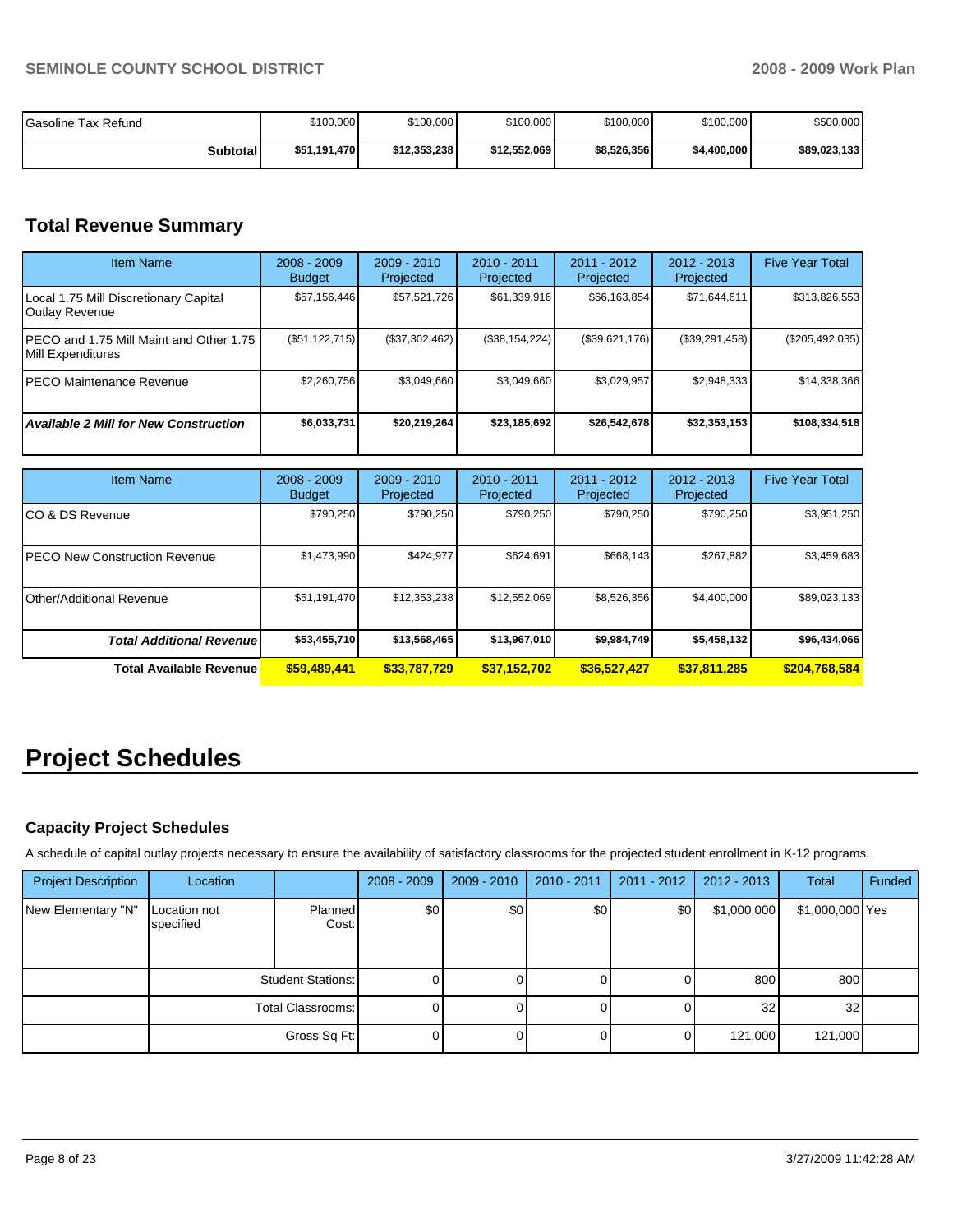| <b>Planned Cost:</b>       | \$0 | \$0 | \$0 | \$0 | \$1,000,000     | \$1,000,000     |
|----------------------------|-----|-----|-----|-----|-----------------|-----------------|
| <b>Student Stations: I</b> |     |     |     | 0   | 800             | 800             |
| <b>Total Classrooms:</b>   |     |     |     | 0   | 32 <sub>1</sub> | 32 <sub>1</sub> |
| Gross Sq Ft:               |     |     |     | 0   | 121,000         | 121,000         |

# **Other Project Schedules**

Major renovations, remodeling, and additions of capital outlay projects that do not add capacity to schools.

| <b>Project Description</b>                         | Location                                                                     | $2008 - 2009$<br><b>Actual Budget</b> | 2009 - 2010<br>Projected | 2010 - 2011<br>Projected | 2011 - 2012<br>Projected | 2012 - 2013<br>Projected | <b>Total</b>     | Funded |
|----------------------------------------------------|------------------------------------------------------------------------------|---------------------------------------|--------------------------|--------------------------|--------------------------|--------------------------|------------------|--------|
| (Remaining Funding)                                | MIDWAY ELEMENTARY                                                            | \$1,000,000                           | \$0                      | \$0                      | \$0                      | \$0                      | \$1,000,000 Yes  |        |
| Additions & Remodeling                             | <b>SEMINOLE SENIOR</b><br>HIGH                                               | \$13,500,000                          | \$0                      | \$0                      | \$0                      | \$0                      | \$13,500,000 Yes |        |
| Misc. Small Projects                               | Location not specified                                                       | \$700,000                             | \$700,000                | \$700,000                | \$700,000                | \$700,000                | \$3,500,000 Yes  |        |
| Additions & Remodeling                             | OVIEDO SENIOR HIGH                                                           | \$14.400.000                          | \$0                      | \$0                      | \$0                      | \$0                      | \$14,400,000 Yes |        |
| Additions & Remodeling                             | <b>STERLING PARK</b><br>ELEMENTARY                                           | \$11,000,000                          | \$0                      | \$0                      | \$0                      | \$0                      | \$11,000,000 Yes |        |
| Additions & Remodeling                             | <b>SPRING LAKE</b><br><b>ELEMENTARY</b>                                      | \$1,000,000                           | \$8,000,000              | \$0                      | \$0                      | \$0                      | \$9,000,000 Yes  |        |
| Additions & Remodeling                             | WEKIVA ELEMENTARY                                                            | \$0                                   | \$1,000,000              | \$11.000.000             | \$0                      | \$0                      | \$12,000,000 Yes |        |
| Additions & Remodeling                             | <b>CASSELBERRY</b><br>ELEMENTARY                                             | \$0                                   | \$0                      | \$0                      | \$1.000.000              | \$5,000,000              | \$6,000,000 Yes  |        |
| Additions & Remodeling                             | <b>HAMILTON</b><br><b>ELEMENTARY</b>                                         | \$0                                   | \$0                      | \$1,000,000              | \$7,000,000              | \$0                      | \$8,000,000 Yes  |        |
| <b>Remodel Administrative</b><br>Spaces            | <b>IDYLLWILDE</b><br>ELEMENTARY                                              | \$0                                   | \$0                      | \$500.000                | \$1.000.000              | \$0                      | \$1,500,000 Yes  |        |
| <b>Remodel Round Building</b>                      | <b>JACKSON HEIGHTS</b><br><b>MIDDLE</b>                                      | \$0                                   | \$1,000,000              | \$21,000,000             | \$0                      | \$0                      | \$22,000,000 Yes |        |
| <b>Additions &amp; Remodeling</b>                  | PINE CREST<br><b>ELEMENTARY</b>                                              | \$0                                   | \$0                      | \$1,000,000              | \$8,000,000              | \$0                      | \$9,000,000 Yes  |        |
| Additions & Remodeling                             | <b>STENSTROM</b><br>ELEMENTARY                                               | \$0                                   | \$0                      | \$1,000,000              | \$7,000,000              | \$0                      | \$8,000,000 Yes  |        |
| Remodel POD Classrooms                             | <b>GENEVA ELEMENTARY</b>                                                     | \$0                                   | \$0                      | \$400,000                | \$2,000,000              | \$0                      | \$2,400,000 Yes  |        |
| Remodel POD Classrooms                             | <b>WILSON ELEMENTARY</b>                                                     | \$0                                   | \$0                      | \$400,000                | \$2,000,000              | \$0                      | \$2,400,000 Yes  |        |
| <b>Future School Sites</b>                         | Location not specified                                                       | \$0                                   | \$5,000,000              | \$0                      | \$5,000,000              | \$5,000,000              | \$15,000,000 Yes |        |
| Campus Replacement                                 | ROSENWALD<br><b>EXCEPTIONAL</b><br><b>STUDENT EDUCATION</b><br><b>CENTER</b> | \$10,100,000                          | \$0                      | \$0                      | \$0                      | \$0                      | \$10,100,000 Yes |        |
| Remodeling                                         | <b>LAWTON ELEMENTARY</b>                                                     | \$0                                   | \$0                      | \$0                      | \$700,000                | \$10,000,000             | \$10,700,000 Yes |        |
| Replacement Buildings 7, 9, 10   LYMAN SENIOR HIGH |                                                                              | \$0                                   | \$0                      | \$0                      | \$0                      | \$6,000,000              | \$6,000,000 Yes  |        |
| Remodeling                                         | MILWEE MIDDLE                                                                | \$0                                   | \$0                      | \$0                      | \$0                      | \$1,000,000              | \$1,000,000 Yes  |        |
| <b>EXCEL Relocation &amp;</b><br>Remodeling        | <b>EDUCATIONAL</b><br><b>SUPPORT CENTER</b><br><b>ANNEX</b>                  | \$1,900,000                           | \$0                      | \$0                      | \$0                      | \$0                      | \$1,900,000 Yes  |        |
| Remodeling                                         | RED BUG ELEMENTARY                                                           | \$1,000,000                           | \$8,000,000              | \$0                      | \$0                      | \$0                      | \$9,000,000 Yes  |        |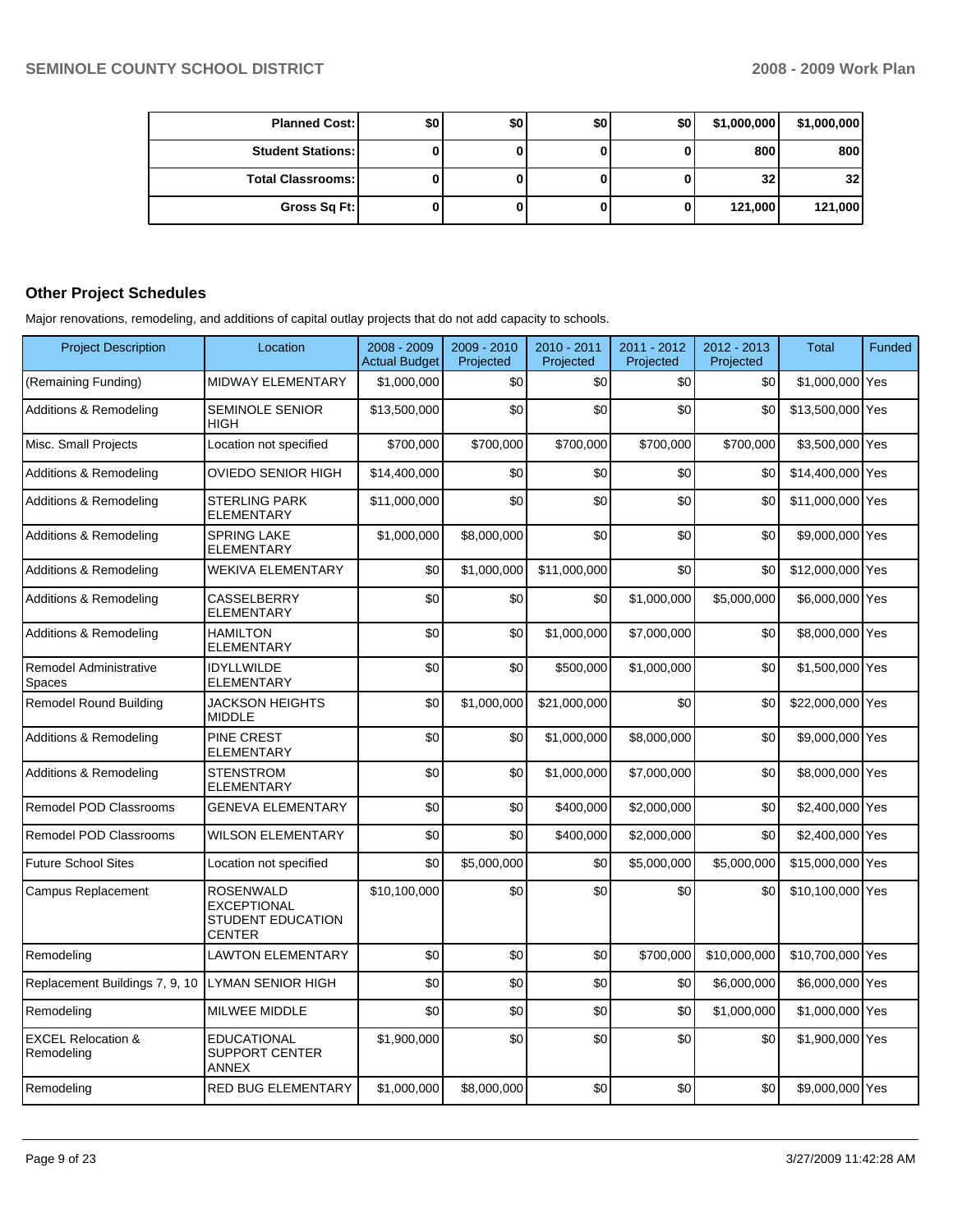| Additional Bus Compound<br>Facility | <b>ITRANSPORTATION</b> | \$3,000,000  | \$0          | \$0          | \$0          | \$0 | \$3,000,000 Yes              |  |
|-------------------------------------|------------------------|--------------|--------------|--------------|--------------|-----|------------------------------|--|
|                                     |                        | \$57,600,000 | \$23.700.000 | \$37.000.000 | \$34,400,000 |     | \$27,700,000   \$180,400,000 |  |

## **Additional Project Schedules**

Any projects that are not identified in the last approved educational plant survey.

Nothing reported for this section.

### **Non Funded Growth Management Project Schedules**

Schedule indicating which projects, due to planned development, that CANNOT be funded from current revenues projected over the next five years.

Nothing reported for this section.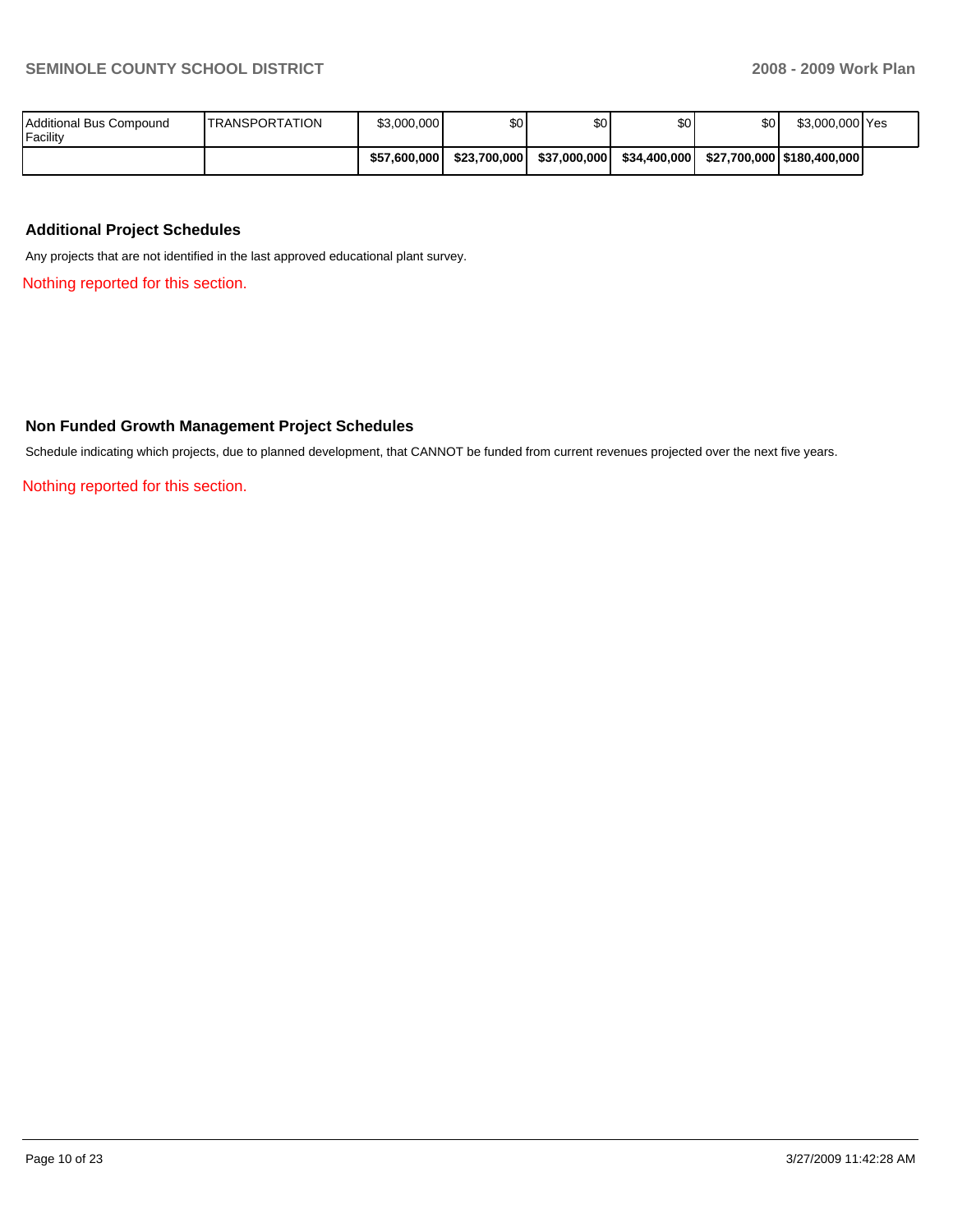# **Tracking**

# **Capacity Tracking**

| Location                                                            | $2008 -$<br>2009 Satis.<br>Stu. Sta. | Actual<br>$2008 -$<br><b>2009 FISH</b><br>Capacity | Actual<br>$2007 -$<br>2008<br><b>COFTE</b> | # Class<br>Rooms | Actual<br>Average<br>$2008 -$<br>2009 Class<br><b>Size</b> | Actual<br>$2008 -$<br>2009<br>Utilization | <b>New</b><br>Stu.<br>Capacity | <b>New</b><br>Rooms to<br>be<br>Added/Re<br>moved | Projected<br>$2012 -$<br>2013<br><b>COFTE</b> | Projected<br>$2012 -$<br>2013<br>Utilization | Projected<br>$2012 -$<br>2013 Class<br><b>Size</b> |
|---------------------------------------------------------------------|--------------------------------------|----------------------------------------------------|--------------------------------------------|------------------|------------------------------------------------------------|-------------------------------------------|--------------------------------|---------------------------------------------------|-----------------------------------------------|----------------------------------------------|----------------------------------------------------|
| <b>HAMILTON</b><br><b>ELEMENTARY</b>                                | 945                                  | 945                                                | 782                                        | 48               | 16                                                         | 83.00 %                                   | 0                              | 0                                                 | 761                                           | 81.00 %                                      | 16                                                 |
| <b>BEAR LAKE</b><br>ELEMENTARY                                      | 1,207                                | 1,207                                              | 1,064                                      | 63               | 17                                                         | 88.00 %                                   | $\Omega$                       | $\Omega$                                          | 1,024                                         | 85.00 %                                      | 16                                                 |
| <b>ENGLISH ESTATES</b><br><b>ELEMENTARY</b>                         | 843                                  | 843                                                | 744                                        | 47               | 16                                                         | 88.00 %                                   | 0                              | $\Omega$                                          | 744                                           | 88.00 %                                      | 16                                                 |
| <b>GENEVA ELEMENTARY</b>                                            | 623                                  | 623                                                | 540                                        | 33               | 16                                                         | 87.00 %                                   | 0                              | $\mathbf 0$                                       | 526                                           | 84.00 %                                      | 16                                                 |
| LAKE MARY SENIOR<br>HIGH                                            | 2,911                                | 2,765                                              | 2,528                                      | 124              | 20                                                         | 91.00 %                                   | 0                              | $\mathbf 0$                                       | 2,412                                         | 87.00 %                                      | 19                                                 |
| LAKE MARY<br><b>ELEMENTARY</b>                                      | 1,013                                | 1,013                                              | 727                                        | 54               | 13                                                         | 72.00 %                                   | 0                              | $\mathbf 0$                                       | 709                                           | 70.00 %                                      | 13                                                 |
| LONGWOOD<br>ELEMENTARY                                              | 791                                  | 791                                                | 641                                        | 41               | 16                                                         | 81.00 %                                   | $\Omega$                       | $\mathbf{0}$                                      | 630                                           | 80.00 %                                      | 15                                                 |
| MILWEE MIDDLE                                                       | 1,578                                | 1,420                                              | 1,067                                      | 66               | 16                                                         | 75.00 %                                   | $\mathbf 0$                    | $\mathbf 0$                                       | 1,002                                         | 71.00 %                                      | 15                                                 |
| <b>LAWTON ELEMENTARY</b>                                            | 882                                  | 882                                                | 850                                        | 50               | 17                                                         | 96.00 %                                   | 0                              | $\Omega$                                          | 835                                           | 95.00 %                                      | 17                                                 |
| PINE CREST<br><b>ELEMENTARY</b>                                     | 999                                  | 999                                                | 796                                        | 51               | 16                                                         | 80.00 %                                   | $\mathbf 0$                    | $\Omega$                                          | 810                                           | 81.00%                                       | 16                                                 |
| SANFORD MIDDLE                                                      | 1,659                                | 1,493                                              | 1,303                                      | 68               | 19                                                         | 87.00 %                                   | $\Omega$                       | $\mathbf 0$                                       | 1,233                                         | 83.00 %                                      | 18                                                 |
| <b>SEMINOLE SENIOR</b><br>HIGH                                      | 3,257                                | 3,094                                              | 3,060                                      | 135              | 23                                                         | 99.00 %                                   | $\Omega$                       | $\Omega$                                          | 2,962                                         | 96.00 %                                      | 22                                                 |
| MILLENNIUM MIDDLE                                                   | 2,024                                | 1,822                                              | 1,578                                      | 85               | 19                                                         | 87.00 %                                   | $\overline{0}$                 | $\mathbf 0$                                       | 1,484                                         | 81.00 %                                      | 17                                                 |
| SOUTH SEMINOLE<br><b>MIDDLE</b>                                     | 1,310                                | 1,179                                              | 1,168                                      | 58               | 20                                                         | 99.00 %                                   | $\Omega$                       | $\mathbf{0}$                                      | 1,096                                         | 93.00 %                                      | 19                                                 |
| CASSELBERRY<br><b>ELEMENTARY</b>                                    | 928                                  | 928                                                | 693                                        | 49               | 14                                                         | 75.00 %                                   | $\Omega$                       | $\Omega$                                          | 690                                           | 74.00 %                                      | 14                                                 |
| <b>WILSON ELEMENTARY</b>                                            | 1,009                                | 1,009                                              | 932                                        | 55               | 17                                                         | 92.00 %                                   | 0                              | $\Omega$                                          | 919                                           | 91.00 %                                      | 17                                                 |
| <b>CROOMS ACADEMY OF</b><br><b>INFORMATION</b><br><b>TECHNOLOGY</b> | 893                                  | 714                                                | 585                                        | 36               | 16                                                         | 82.00 %                                   | 0                              | $\Omega$                                          | 559                                           | 78.00 %                                      | 16                                                 |
| <b>GOLDSBORO</b><br><b>ELEMENTARY</b>                               | 695                                  | 695                                                | 655                                        | 37               | 18                                                         | 94.00 %                                   | $\Omega$                       | $\Omega$                                          | 647                                           | 93.00 %                                      | 17                                                 |
| <b>JACKSON HEIGHTS</b><br><b>MIDDLE</b>                             | 1.494                                | 1,345                                              | 1,297                                      | 64               | 20 <sup>1</sup>                                            | 96.00 %                                   | $\Omega$                       | $\Omega$                                          | 1,214                                         | 90.00 %                                      | 19                                                 |
| MIDWAY ELEMENTARY                                                   | 335                                  | 335                                                | 422                                        | 17               | 25                                                         | 126.00 %                                  | $\overline{0}$                 | 0                                                 | 396                                           | 118.00 %                                     | 23                                                 |
| <b>ROSENWALD</b><br>EXCEPTIONAL<br>STUDENT EDUCATION<br>CENTER      | 184                                  | 184                                                | 83                                         | 18               | 5 <sub>1</sub>                                             | 45.00 %                                   | $\Omega$                       | $\Omega$                                          | 84                                            | 46.00 %                                      | 5                                                  |
| RAINBOW ELEMENTARY                                                  | 881                                  | 881                                                | 860                                        | 46               | 19                                                         | 98.00 %                                   | $\overline{0}$                 | 0                                                 | 834                                           | 95.00 %                                      | 18                                                 |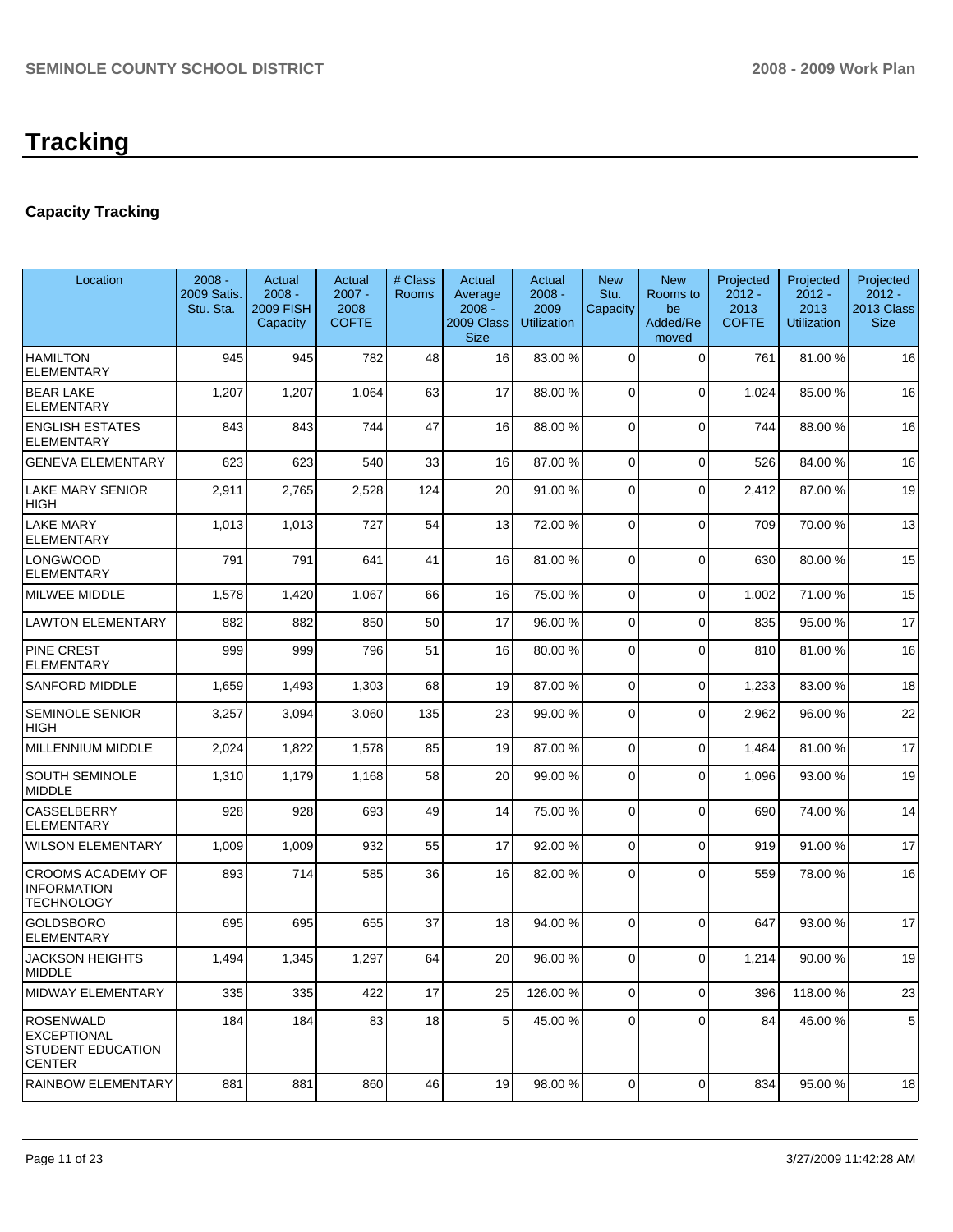| <b>WINTER SPRINGS</b><br><b>ELEMENTARY</b>                             | 810   | 810   | 576   | 39  | 15 | 71.00 %  | 0              | $\Omega$       | 559   | 69.00 %  | 14           |
|------------------------------------------------------------------------|-------|-------|-------|-----|----|----------|----------------|----------------|-------|----------|--------------|
| <b>SPRING LAKE</b><br><b>ELEMENTARY</b>                                | 796   | 796   | 806   | 32  | 25 | 101.00 % | $\Omega$       | $\mathbf 0$    | 801   | 101.00%  | 25           |
| <b>OVIEDO SENIOR HIGH</b>                                              | 2,913 | 2,767 | 2,315 | 118 | 20 | 84.00 %  | $\mathbf 0$    | $\mathbf 0$    | 2,214 | 80.00 %  | 19           |
| <b>LYMAN SENIOR HIGH</b>                                               | 2,594 | 2,464 | 2,317 | 110 | 21 | 94.00 %  | $\mathbf 0$    | $\mathbf 0$    | 2,231 | 91.00 %  | 20           |
| <b>LAKE BRANTLEY</b><br><b>SENIOR HIGH</b>                             | 3,159 | 3,001 | 2,998 | 128 | 23 | 100.00 % | 0              | $\Omega$       | 2,859 | 95.00 %  | 22           |
| <b>FOREST CITY</b><br><b>ELEMENTARY</b>                                | 956   | 956   | 776   | 52  | 15 | 81.00 %  | 0              | $\mathbf 0$    | 766   | 80.00 %  | 15           |
| <b>RED BUG ELEMENTARY</b>                                              | 819   | 819   | 863   | 31  | 28 | 105.00 % | $\Omega$       | $\mathbf 0$    | 838   | 102.00 % | 27           |
| <b>IDYLLWILDE</b><br><b>ELEMENTARY</b>                                 | 960   | 960   | 863   | 52  | 17 | 90.00 %  | $\Omega$       | $\Omega$       | 840   | 88.00 %  | 16           |
| <b>EASTBROOK</b><br><b>ELEMENTARY</b>                                  | 932   | 932   | 747   | 45  | 17 | 80.00 %  | $\Omega$       | $\mathbf 0$    | 755   | 81.00 %  | 17           |
| <b>TUSKAWILLA MIDDLE</b>                                               | 1,389 | 1,250 | 1,144 | 61  | 19 | 92.00 %  | $\Omega$       | $\mathbf 0$    | 1,068 | 85.00 %  | 18           |
| <b>LAKE HOWELL SENIOR</b><br><b>HIGH</b>                               | 2,397 | 2,277 | 2,300 | 98  | 23 | 101.00 % | $\Omega$       | $\Omega$       | 2,201 | 97.00 %  | 22           |
| <b>ALTAMONTE</b><br><b>ELEMENTARY</b>                                  | 1,035 | 1,035 | 782   | 53  | 15 | 76.00 %  | 0              | $\mathbf 0$    | 767   | 74.00 %  | 14           |
| <b>SABAL POINT</b><br><b>ELEMENTARY</b>                                | 1,075 | 1,075 | 783   | 43  | 18 | 73.00 %  | $\Omega$       | $\mathbf 0$    | 755   | 70.00 %  | 18           |
| <b>WOODLANDS</b><br><b>ELEMENTARY</b>                                  | 840   | 840   | 754   | 47  | 16 | 90.00 %  | $\Omega$       | $\mathbf 0$    | 726   | 86.00 %  | 15           |
| <b>LAKE ORIENTA</b><br><b>ELEMENTARY</b>                               | 1,027 | 1,027 | 629   | 41  | 15 | 61.00 %  | $\Omega$       | $\Omega$       | 625   | 61.00 %  | 15           |
| <b>STERLING PARK</b><br><b>ELEMENTARY</b>                              | 677   | 677   | 595   | 24  | 25 | 88.00 %  | $\Omega$       | $\overline{0}$ | 595   | 88.00 %  | 25           |
| ROCK LAKE MIDDLE                                                       | 1,281 | 1,153 | 1,078 | 54  | 20 | 94.00 %  | $\mathbf 0$    | $\mathbf 0$    | 1,005 | 87.00 %  | 19           |
| <b>WEKIVA ELEMENTARY</b>                                               | 779   | 779   | 824   | 29  | 28 | 106.00 % | $\mathbf 0$    | 0              | 802   | 103.00 % | 28           |
| <b>KEETH ELEMENTARY</b>                                                | 796   | 796   | 770   | 41  | 19 | 97.00 %  | $\mathbf 0$    | $\mathbf 0$    | 751   | 94.00 %  | 18           |
| <b>GREENWOOD LAKES</b><br>MIDDLE                                       | 1,400 | 1,260 | 1,113 | 59  | 19 | 88.00 %  | $\Omega$       | $\Omega$       | 1,047 | 83.00 %  | 18           |
| <b>STENSTROM</b><br><b>ELEMENTARY</b>                                  | 760   | 760   | 712   | 41  | 17 | 94.00 %  | $\Omega$       | $\Omega$       | 684   | 90.00 %  | 17           |
| <b>HEATHROW</b><br>ELEMENTARY                                          | 1,068 | 1,068 | 1,071 | 55  | 19 | 100.00 % | $\Omega$       | $\Omega$       | 1,047 | 98.00 %  | 19           |
| <b>PARTIN ELEMENTARY</b>                                               | 858   | 858   | 763   | 46  | 17 | 89.00 %  | 0              | 0              | 757   | 88.00 %  | 16           |
| <b>INDIAN TRAILS MIDDLE</b>                                            | 1,650 | 1,485 | 1,356 | 70  | 19 | 91.00 %  | 0              | 0              | 1,272 | 86.00 %  | 18           |
| <b>HOPPER EXCEPTIONAL</b><br><b>STUDENT EDUCATION</b><br><b>CENTER</b> | 110   | 110   | 40    | 11  | 4  | 36.00 %  | 0              | $\Omega$       | 33    | 30.00 %  | $\mathbf{3}$ |
| <b>TEAGUE MIDDLE</b>                                                   | 1,750 | 1,575 | 1,595 | 75  | 21 | 101.00%  | $\Omega$       | $\Omega$       | 1,498 | 95.00 %  | 20           |
| <b>WINTER SPRINGS</b><br><b>SENIOR HIGH</b>                            | 2,484 | 2,360 | 2,350 | 107 | 22 | 100.00%  | 0              | 0              | 2,246 | 95.00 %  | 21           |
| <b>HIGHLANDS</b><br><b>ELEMENTARY</b>                                  | 625   | 625   | 496   | 34  | 15 | 79.00 %  | 0              | $\mathbf 0$    | 478   | 76.00 %  | 14           |
| CARILLON<br><b>ELEMENTARY</b>                                          | 942   | 942   | 753   | 54  | 14 | 80.00 %  | $\mathbf 0$    | $\mathbf 0$    | 724   | 77.00 %  | 13           |
| <b>WICKLOW</b><br><b>ELEMENTARY</b>                                    | 899   | 899   | 841   | 47  | 18 | 94.00 %  | $\overline{0}$ | 0              | 808   | 90.00 %  | 17           |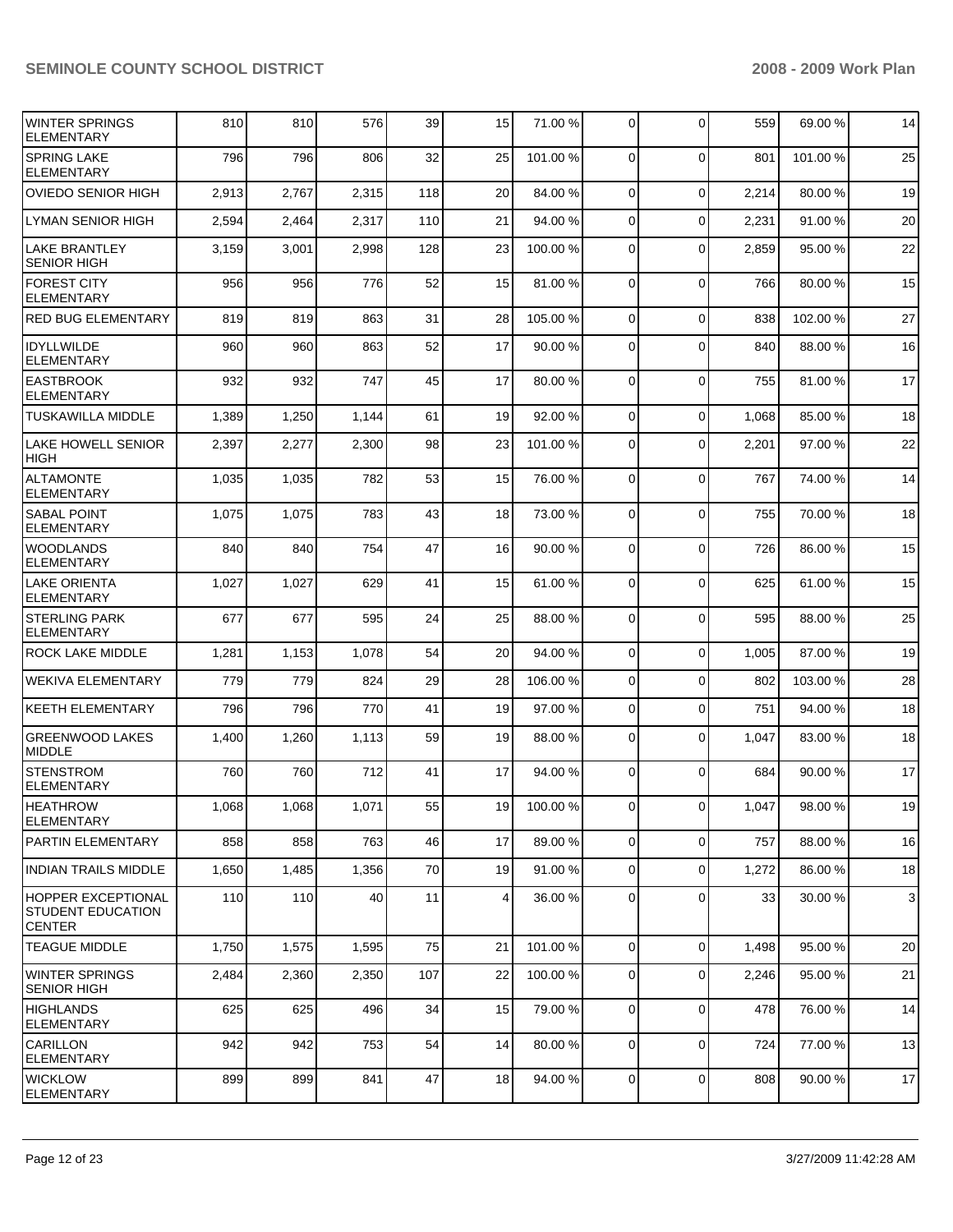| <b>IEVANS ELEMENTARY</b>           | 974    | 974    | 834      | 48              | 17       | 86.00 %  | 0            | $\Omega$ | 801      | 82.00 %  | 17          |
|------------------------------------|--------|--------|----------|-----------------|----------|----------|--------------|----------|----------|----------|-------------|
| IHAGERTY HIGH<br>ISCHOOL           | 2,800  | 2,520  | 1,604    | 116             | 14       | 64.00 %  | 0            | $\Omega$ | 1,532    | 61.00 %  | 13          |
| <b>IBENTLEY ELEMENTARY</b>         | 930    | 930    | 962      | 51              | 19       | 103.00 % | 0            | $\Omega$ | 934      | 100.00 % | 18          |
| llayer elementary<br><b>SCHOOL</b> | 735    | 735    | 608      | 39 <sub>l</sub> | 16       | 83.00 %  | 0            | $\Omega$ | 635      | 86.00 %  | 16          |
| WALKER ELEMENTARY<br>ISCHOOL       | 937    | 937    | 901      | 48              | 19       | 96.00 %  | <sup>0</sup> | $\Omega$ | 867      | 93.00 %  | 18          |
| IMARKHAM WOODS<br><b>IMIDDLE</b>   | 1,359  | 1,223  | 1,011    | 59              | 17       | 83.00 %  | $\Omega$     | $\Omega$ | 957      | 78.00 %  | 16          |
| ICHILES MIDDLE<br>ISCHOOL          | 1,505  | 1,355  | 1,424    | 66              | 22       | 105.00 % | 0            | $\Omega$ | 1,332    | 98.00 %  | 20          |
| IQUEST ACADEMY                     | 125    | 125    | 106      | 8               | 13       | 85.00 %  | $\Omega$     | $\Omega$ | $\Omega$ | 0.00%    | $\mathbf 0$ |
| ICRYSTAL LAKE<br>IELEMENTARY       | 827    | 827    | 709      | 44              | 16       | 86.00 %  | 0            | $\Omega$ | 694      | 84.00 %  | 16          |
| ITECHNOLOGY PARK<br><b>ANNEX</b>   | 0      | 0      | $\Omega$ | $\overline{0}$  | $\Omega$ | 0.00%    | 0            | $\Omega$ | $\Omega$ | 0.00%    | $\mathbf 0$ |
|                                    | 74,434 | 71,149 | 63,542   | 3,421           | 19       | 89.31 %  |              | $\Omega$ | 61,075   | 85.84 %  | 18          |

The COFTE Projected Total (61,075) for 2012 - 2013 must match the Official Forecasted COFTE Total (61,075 ) for 2012 - 2013 before this section can be completed. In the event that the COFTE Projected Total does not match the Official forecasted COFTE, then the Balanced Projected COFTE Table should be used to balance COFTE.

| Projected COFTE for 2012 - 2013 |        |                | <b>Grade Level Type</b> | <b>Balanced Projected</b><br>COFTE for 2012 - 2013 |
|---------------------------------|--------|----------------|-------------------------|----------------------------------------------------|
| Elementary (PK-3)               | 18,907 |                |                         |                                                    |
| Middle (4-8)                    | 22,884 |                |                         |                                                    |
|                                 |        |                | Elementary (PK-3)       | 0                                                  |
| High (9-12)                     | 19,284 |                |                         |                                                    |
|                                 |        | $Middle (4-8)$ |                         | 0                                                  |
|                                 | 61,075 |                |                         |                                                    |
|                                 |        |                | High (9-12)             | 0                                                  |
|                                 |        |                |                         |                                                    |
|                                 |        |                |                         | 61,075                                             |

## **Relocatable Replacement**

Number of relocatable classrooms clearly identified and scheduled for replacement in the school board adopted financially feasible 5-year district work program.

| Location                                        | $2008 - 2009$ | $2009 - 2010$ | $2010 - 2011$ | $2011 - 2012$ | $2012 - 2013$ | Year 5 Total |
|-------------------------------------------------|---------------|---------------|---------------|---------------|---------------|--------------|
| <b>IHAMILTON ELEMENTARY</b>                     |               |               |               |               |               |              |
| IBEAR LAKE ELEMENTARY                           |               |               |               |               |               |              |
| IMILWEE MIDDLE                                  |               |               |               |               |               |              |
| <b>IPINE CREST ELEMENTARY</b>                   |               |               |               |               |               | 9            |
| ISEMINOLE SENIOR HIGH                           | 21            |               |               |               |               | 21           |
| IMILLENNIUM MIDDLE                              |               |               |               |               |               | 5            |
| IMIDWAY ELEMENTARY                              |               |               | 10            |               |               | 10           |
| IROSENWALD EXCEPTIONAL STUDENT EDUCATION CENTER |               | 61            |               |               |               | -6           |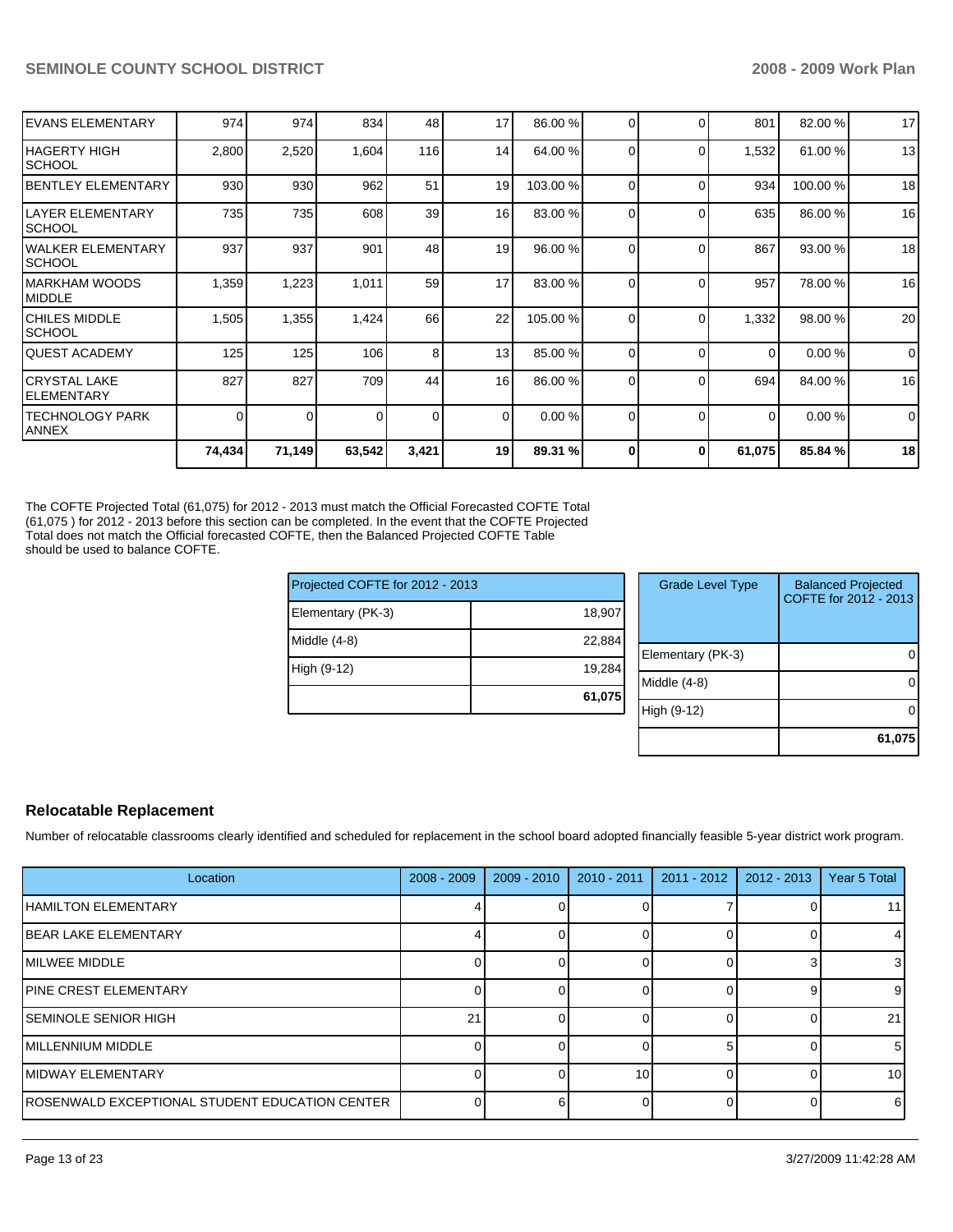| <b>IRAINBOW ELEMENTARY</b>             | 4   | 0        |          | $\Omega$ |    | 4   |
|----------------------------------------|-----|----------|----------|----------|----|-----|
| <b>SPRING LAKE ELEMENTARY</b>          | 4   | 0        | я        | $\Omega$ |    |     |
| OVIEDO SENIOR HIGH                     | 16  | ŋ        | C        | $\Omega$ |    | 16  |
| IRED BUG ELEMENTARY                    | 0   | $\Omega$ |          | $\Omega$ |    |     |
| <b>SABAL POINT ELEMENTARY</b>          | 7   | 8        | C        | $\Omega$ | O  | 15  |
| LAKE ORIENTA ELEMENTARY                | 10  | $\Omega$ |          | $\Omega$ |    | 10  |
| <b>STERLING PARK ELEMENTARY</b>        | 7   | $\Omega$ | C        | $\Omega$ |    |     |
| IKEETH ELEMENTARY                      | 4   | 0        | O        | $\Omega$ |    |     |
| <b>STENSTROM ELEMENTARY</b>            | 4   | n        | C        | $\Omega$ | ∩  | 4   |
| <b>HEATHROW ELEMENTARY</b>             | 7   | 6        | C        | $\Omega$ |    | 13  |
| <b>PARTIN ELEMENTARY</b>               | 5   | $\Omega$ | C        | $\Omega$ |    | 5   |
| WICKLOW ELEMENTARY                     | 4   | $\Omega$ | C        | $\Omega$ |    | 4   |
| <b>BENTLEY ELEMENTARY</b>              | 4   | 0        | $\Omega$ | $\Omega$ | O  | 4   |
| <b>Total Relocatable Replacements:</b> | 105 | 20       | 14       | 12       | 12 | 163 |

# **Charter Schools Tracking**

Information regarding the use of charter schools.

| Location-Type       | # Relocatable<br>units or<br>permanent<br>classrooms | Owner              | Year Started or <b>I</b><br>Scheduled | Student<br><b>Stations</b> | <b>Students</b><br>Enrolled | Years in<br>Contract | <b>Total Charter</b><br><b>Students</b><br>projected for<br>$2012 - 2013$ |
|---------------------|------------------------------------------------------|--------------------|---------------------------------------|----------------------------|-----------------------------|----------------------|---------------------------------------------------------------------------|
| Choices In Learning |                                                      | 20 PRIVATE         | 2002                                  | 402                        | 402                         |                      | 402                                                                       |
| Rays of Hope        |                                                      | 5 PRIVATE          | 2000                                  | 101                        | 101                         | 8                    | 101                                                                       |
| UCP (Pre-K Only)    |                                                      | 1 <b>I</b> PRIVATE | 2003                                  |                            |                             | 51                   |                                                                           |
|                     | 26 <sup>1</sup>                                      |                    |                                       | 510l                       | 510                         |                      | 510                                                                       |

# **Special Purpose Classrooms Tracking**

The number of classrooms that will be used for certain special purposes in the current year, by facility and type of classroom, that the district will, 1), not use for educational purposes, and 2), the co-teaching classrooms that are not open plan classrooms and will be used for educational purposes.

| School                                 | School Type | $\parallel$ # of Elementary $\parallel$ # of Middle 4-8 $\parallel$ # of High 9-12<br><b>K-3 Classrooms I</b> | <b>Classrooms</b> | <b>Classrooms</b> | # of $ESE$<br><b>Classrooms</b> | # of Combo<br><b>Classrooms</b> | Total<br><b>Classrooms</b> |
|----------------------------------------|-------------|---------------------------------------------------------------------------------------------------------------|-------------------|-------------------|---------------------------------|---------------------------------|----------------------------|
| <b>Total Educational Classrooms: I</b> |             |                                                                                                               |                   |                   |                                 | 0                               | 01                         |

| School                  | School Type | $\#$ of Elementary<br>K-3 Classrooms I | # of Middle 4-8<br><b>Classrooms</b> | # of High $9-12$<br><b>Classrooms</b> | # of $ESE$<br><b>Classrooms</b> | # of Combo<br><b>Classrooms</b> | Total<br><b>Classrooms</b> |
|-------------------------|-------------|----------------------------------------|--------------------------------------|---------------------------------------|---------------------------------|---------------------------------|----------------------------|
| ISPRING LAKE ELEMENTARY | Co-Teaching |                                        |                                      |                                       |                                 |                                 | 5                          |
| IRED BUG ELEMENTARY     | Co-Teaching |                                        |                                      |                                       |                                 |                                 | 5                          |
| IBENTLEY ELEMENTARY     | Co-Teaching |                                        |                                      |                                       |                                 |                                 |                            |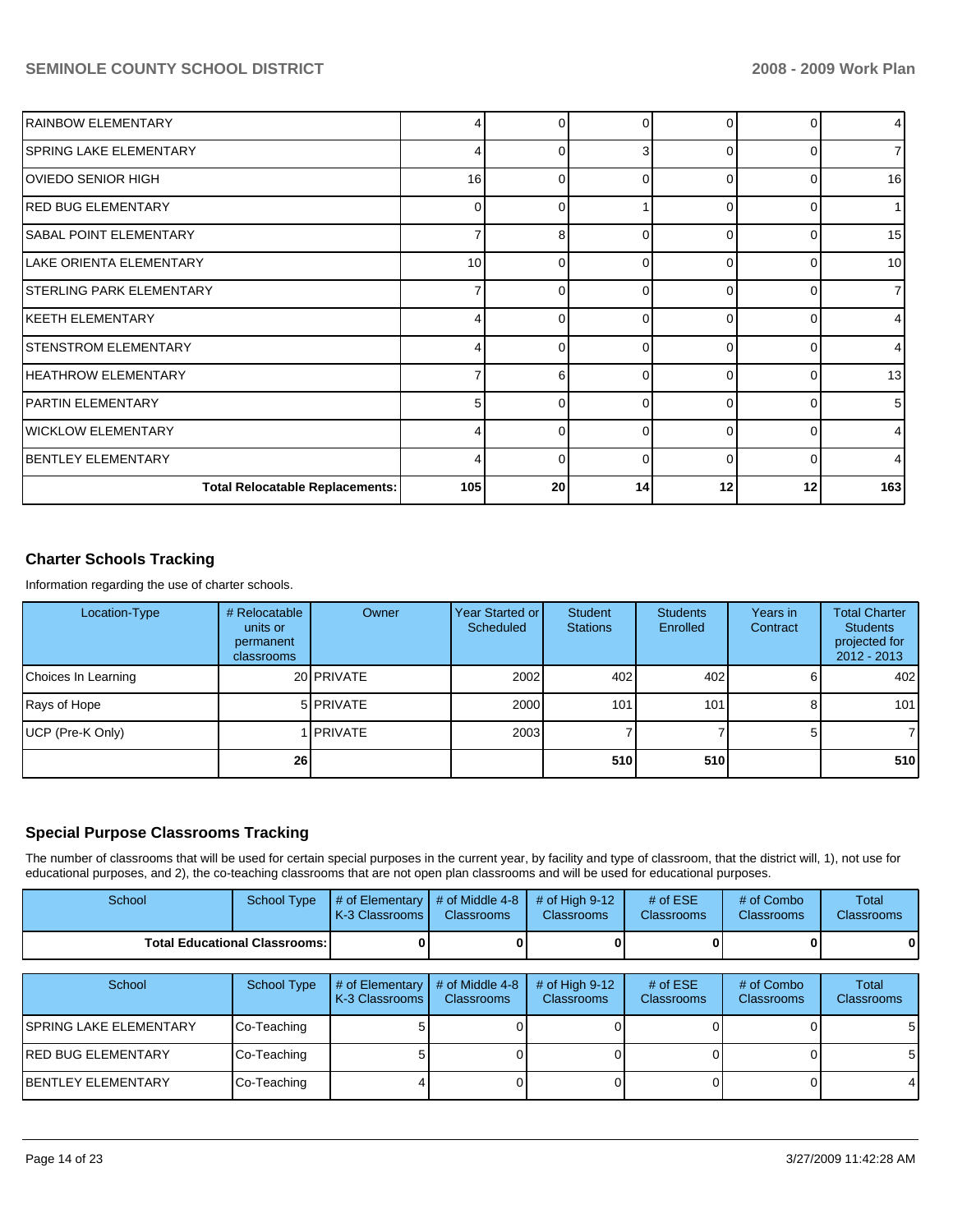|                     | <b>Total Co-Teaching Classrooms:</b> | 28 |  |  | 28 |
|---------------------|--------------------------------------|----|--|--|----|
| HEATHROW ELEMENTARY | Co-Teaching                          |    |  |  |    |
| IKEETH ELEMENTARY   | Co-Teaching                          |    |  |  |    |
| WEKIVA ELEMENTARY   | Co-Teaching                          |    |  |  | 61 |

#### **Infrastructure Tracking**

**Necessary offsite infrastructure requirements resulting from expansions or new schools. This section should include infrastructure information related to capacity project schedules and other project schedules (Section 4).** 

1. New Elem School "N" K-5: Construct roadway and associated storm water collection system, utility relocations and extensions, sidewalks, traffic signals. 2. Pinecrest Elementary Remodeling/Additions: Construct roadway and associated storm water collection system, utility relocations and extensions, sidewalks, traffic signals.

3. Spring Lake Elem Remodeling/Additions: Construct roadway and associated storm water collection system, utility relocations and extensions, sidewalks, traffic signals.

4. Wekiva Elem Remodeling/Additions: Construct roadway and associated storm water collection system, utility relocations and extensions, sidewalks, traffic signals.

**Proposed location of planned facilities, whether those locations are consistent with the comprehensive plans of all affected local governments, and recommendations for infrastructure and other improvements to land adjacent to existing facilities. Provisions of 1013.33(12), (13) and (14) and 1013.36 must be addressed for new facilities planned within the 1st three years of the plan (Section 5).** 

New Elementary "N" - Northwest CSA E-9

**Consistent with Comp Plan?** Yes

#### **Net New Classrooms**

The number of classrooms, by grade level and type of construction, that were added during the last fiscal year.

| List the net new classrooms added in the 2007 - 2008 fiscal year.                                                                                       |                              |                          |                              |                        | List the net new classrooms to be added in the 2008 - 2009 fiscal<br>year. |                            |                                |                        |
|---------------------------------------------------------------------------------------------------------------------------------------------------------|------------------------------|--------------------------|------------------------------|------------------------|----------------------------------------------------------------------------|----------------------------|--------------------------------|------------------------|
| "Classrooms" is defined as capacity carrying classrooms that are added to increase<br>capacity to enable the district to meet the Class Size Amendment. |                              |                          |                              |                        | Totals for fiscal year 2008 - 2009 should match totals in Section 15A.     |                            |                                |                        |
| Location                                                                                                                                                | $2007 - 2008$ #<br>Permanent | 2007 - 2008 #<br>Modular | 2007 - 2008 #<br>Relocatable | $2007 - 2008$<br>Total | $2008 - 2009$ #<br>Permanent                                               | $2008 - 2009$ #<br>Modular | $2008 - 2009$ #<br>Relocatable | $2008 - 2009$<br>Total |
| Elementary (PK-3)                                                                                                                                       | 62                           | 29                       |                              | 91                     |                                                                            |                            |                                |                        |
| Middle (4-8)                                                                                                                                            |                              |                          |                              |                        |                                                                            |                            |                                | ΩI                     |
| High (9-12)                                                                                                                                             |                              |                          |                              |                        |                                                                            |                            |                                |                        |
|                                                                                                                                                         | 62                           | 36                       |                              | 98                     |                                                                            |                            |                                |                        |

#### **Relocatable Student Stations**

Number of students that will be educated in relocatable units, by school, in the current year, and the projected number of students for each of the years in the workplan.

| <b>Site</b>              | 2009<br>2008 | 2010<br>$2009 -$ | 2011<br>$2010 -$ | $-2012$<br>2011 | 2012 - 2013 | 5 Year Average |
|--------------------------|--------------|------------------|------------------|-----------------|-------------|----------------|
| <b>MILLENNIUM MIDDLE</b> | 286          | 506              | 506              | 506             | 506         | 462            |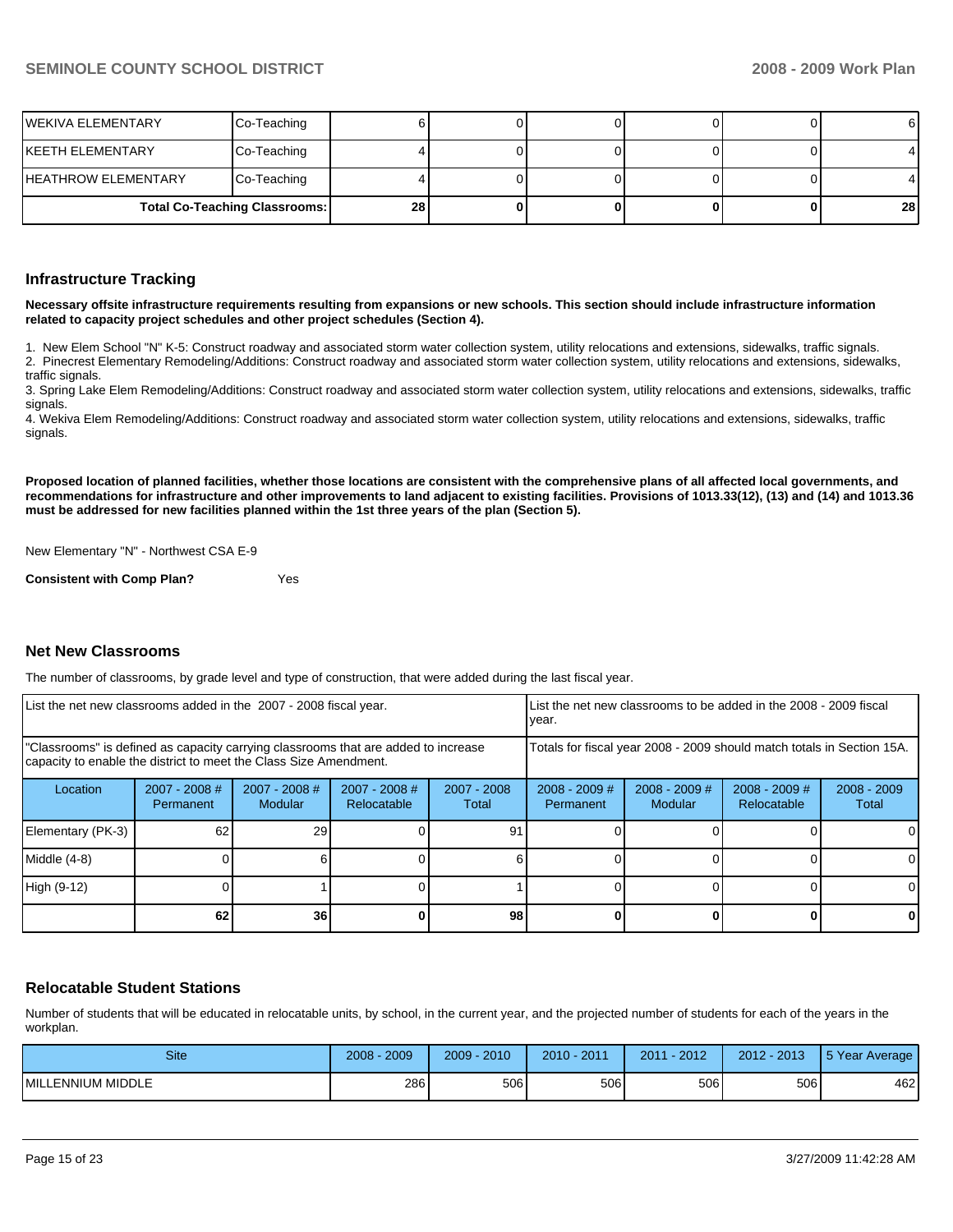| <b>SOUTH SEMINOLE MIDDLE</b>                              | 0        | $\overline{0}$ | 0        | $\overline{0}$ | $\overline{0}$ | $\mathbf 0$    |
|-----------------------------------------------------------|----------|----------------|----------|----------------|----------------|----------------|
| <b>CASSELBERRY ELEMENTARY</b>                             | 22       | 22             | 22       | $\Omega$       | $\Omega$       | 13             |
| <b>WILSON ELEMENTARY</b>                                  | 132      | 132            | 132      | 132            | 132            | 132            |
| <b>CROOMS ACADEMY OF INFORMATION</b><br><b>TECHNOLOGY</b> | $\Omega$ | 0              | 0        | $\Omega$       | $\Omega$       | $\overline{0}$ |
| <b>GOLDSBORO ELEMENTARY</b>                               | 0        | $\overline{0}$ | $\Omega$ | 0              | $\overline{0}$ | $\overline{0}$ |
| <b>JACKSON HEIGHTS MIDDLE</b>                             | $\Omega$ | $\mathbf 0$    | $\Omega$ | 0              | $\overline{0}$ | $\overline{0}$ |
| MIDWAY ELEMENTARY                                         | 220      | 220            | 220      | 0              | $\overline{0}$ | 132            |
| ROSENWALD EXCEPTIONAL STUDENT<br><b>EDUCATION CENTER</b>  | 50       | 60             | 60       | $\Omega$       | $\overline{0}$ | 34             |
| RAINBOW ELEMENTARY                                        | 132      | 132            | 120      | 120            | 120            | 125            |
| WINTER SPRINGS ELEMENTARY                                 | $\Omega$ | 5              | 5        | 5              | 5              | $\overline{4}$ |
| <b>SPRING LAKE ELEMENTARY</b>                             | 159      | 159            | 88       | 88             | $\overline{0}$ | 99             |
| <b>OVIEDO SENIOR HIGH</b>                                 | 0        | 0              | 0        | $\Omega$       | $\mathbf 0$    | $\overline{0}$ |
| LYMAN SENIOR HIGH                                         | 25       | 22             | 22       | 22             | 22             | 23             |
| LAKE BRANTLEY SENIOR HIGH                                 | 150      | 100            | 100      | 100            | 100            | 110            |
| FOREST CITY ELEMENTARY                                    | 0        | 0              | 0        | 0              | $\mathbf 0$    | $\overline{0}$ |
| <b>RED BUG ELEMENTARY</b>                                 | 0        | $\mathbf 0$    | $\Omega$ | $\Omega$       | $\mathbf 0$    | $\overline{0}$ |
| <b>IDYLLWILDE ELEMENTARY</b>                              | 72       | 110            | 110      | 110            | 110            | 102            |
| <b>EASTBROOK ELEMENTARY</b>                               | 0        | 0              | 0        | $\Omega$       | $\mathbf 0$    | $\mathbf 0$    |
| <b>TUSKAWILLA MIDDLE</b>                                  | 0        | $\mathbf 0$    | 0        | 0              | $\mathbf 0$    | $\overline{0}$ |
| LAKE HOWELL SENIOR HIGH                                   | 0        | $\mathbf 0$    | 0        | $\Omega$       | $\mathbf 0$    | $\mathbf 0$    |
| <b>BENTLEY ELEMENTARY</b>                                 | $\Omega$ | $\Omega$       | $\Omega$ | 0              | $\overline{0}$ | $\overline{0}$ |
| ISTERLING PARK ELEMENTARY                                 | 176      | 176            | 176      | $\mathbf 0$    | $\mathbf 0$    | 106            |
| <b>ROCK LAKE MIDDLE</b>                                   | $\Omega$ | $\Omega$       | $\Omega$ | 0              | $\overline{0}$ | $\overline{0}$ |
| <b>WEKIVA ELEMENTARY</b>                                  | 66       | 132            | 132      | $\Omega$       | $\mathbf 0$    | 66             |
| KEETH ELEMENTARY                                          | 220      | 220            | 220      | 220            | 220            | 220            |
| <b>GREENWOOD LAKES MIDDLE</b>                             | 22       | 44             | $\Omega$ | $\Omega$       | $\overline{0}$ | 13             |
| <b>STENSTROM ELEMENTARY</b>                               | 128      | 128            | 128      | 128            | $\overline{0}$ | 102            |
| <b>HEATHROW ELEMENTARY</b>                                | 264      | $\mathbf 0$    | 0        | 0              | $\overline{0}$ | 53             |
| <b>PARTIN ELEMENTARY</b>                                  | 110      | 110            | 110      | 110            | 110            | 110            |
| INDIAN TRAILS MIDDLE                                      | 110      | 110            | 110      | 110            | 110            | 110            |
| HOPPER EXCEPTIONAL STUDENT EDUCATION<br><b>CENTER</b>     | 10       | 10             | 10       | 10             | 10             | 10             |
| <b>TEAGUE MIDDLE</b>                                      | 88       | 88             | 88       | 88             | 88             | 88             |
| WINTER SPRINGS SENIOR HIGH                                | 0        | 0              | 0        | 0              | $\overline{0}$ | $\overline{0}$ |
| <b>HIGHLANDS ELEMENTARY</b>                               | 0        | $\overline{0}$ | 0        | 0              | 0              | $\overline{0}$ |
| <b>CARILLON ELEMENTARY</b>                                | 0        | $\overline{0}$ | 0        | $\overline{0}$ | $\overline{0}$ | $\mathbf 0$    |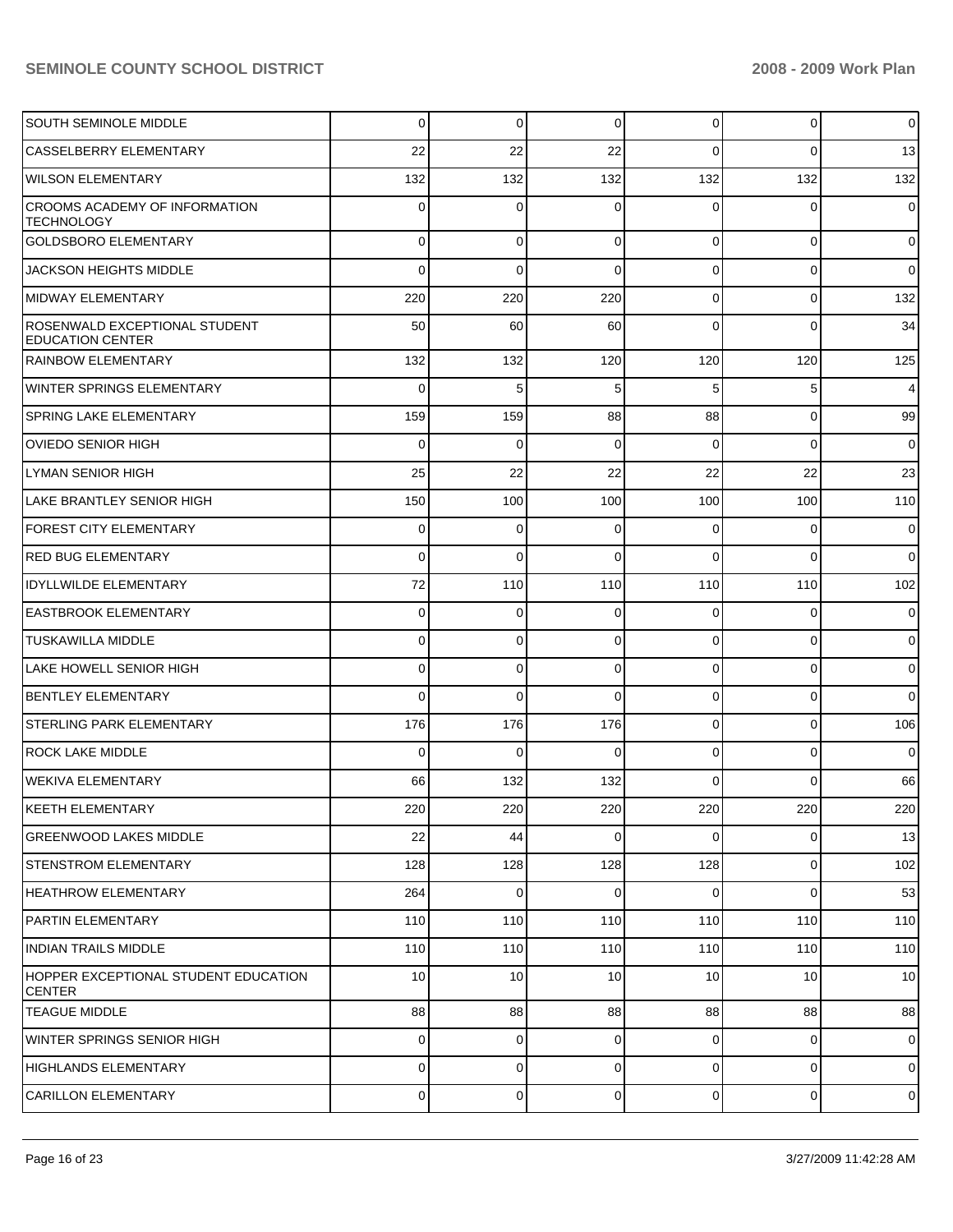| <b>WICKLOW ELEMENTARY</b>                         | 110         | 110      | 110            | 110         | 110       | 110    |
|---------------------------------------------------|-------------|----------|----------------|-------------|-----------|--------|
| <b>EVANS ELEMENTARY</b>                           | 0           | 0        | 0              | 0           | 0         | 0      |
| HAGERTY HIGH SCHOOL                               | $\Omega$    | $\Omega$ | 0              | $\Omega$    | 0         | 0      |
| <b>SEMINOLE SENIOR HIGH</b>                       | 525         | 525      | 0              | $\Omega$    | 0         | 210    |
| <b>MARKHAM WOODS MIDDLE</b>                       | 0           | 0        | 0              | $\Omega$    | 0         | 0      |
| CHILES MIDDLE SCHOOL                              | 0           | 0        | 0              | $\Omega$    | 0         | 0      |
| <b>QUEST ACADEMY</b>                              | $\Omega$    | 0        | 0              | $\Omega$    | 0         | 0      |
| <b>CRYSTAL LAKE ELEMENTARY</b>                    | $\Omega$    | 0        | 0              | $\Omega$    | 0         | 0      |
| TECHNOLOGY PARK ANNEX                             | $\Omega$    | 0        | 0              | $\Omega$    | 0         | 0      |
| LAYER ELEMENTARY SCHOOL                           | 0           | 0        | 0              | $\Omega$    | 0         | 0      |
| <b>WALKER ELEMENTARY SCHOOL</b>                   | $\Omega$    | $\Omega$ | $\Omega$       | $\Omega$    | 0         | 0      |
| <b>HAMILTON ELEMENTARY</b>                        | 220         | 220      | 220            | $\Omega$    | 0         | 132    |
| <b>BEAR LAKE ELEMENTARY</b>                       | 181         | 176      | 176            | 176         | 176       | 177    |
| <b>ENGLISH ESTATES ELEMENTARY</b>                 | $\Omega$    | 0        | 0              | $\Omega$    | 0         | 0      |
| <b>GENEVA ELEMENTARY</b>                          | 22          | 22       | 22             | $\Omega$    | 0         | 13     |
| <b>LAKE MARY SENIOR HIGH</b>                      | $\mathbf 0$ | 125      | 0              | $\Omega$    | 0         | 25     |
| LAKE MARY ELEMENTARY                              | 80          | 36       | 0              | $\Omega$    | 0         | 23     |
| LONGWOOD ELEMENTARY                               | 76          | 76       | 76             | 76          | 76        | 76     |
| <b>MILWEE MIDDLE</b>                              | 132         | 132      | 132            | 132         | 132       | 132    |
| <b>LAWTON ELEMENTARY</b>                          | $\Omega$    | $\Omega$ | 0              | $\Omega$    | 0         | 0      |
| PINE CREST ELEMENTARY                             | 198         | 198      | 198            | 126         | 0         | 144    |
| <b>SANFORD MIDDLE</b>                             | 88          | 88       | 88             | 88          | 88        | 88     |
| <b>ALTAMONTE ELEMENTARY</b>                       | 44          | 44       | 44             | 44          | 0         | 35     |
| SABAL POINT ELEMENTARY                            | 154         | 220      | 0              | $\Omega$    | 0         | 75     |
| <b>WOODLANDS ELEMENTARY</b>                       | 0           | 0        | 0              | 0           | 0         | 0      |
| LAKE ORIENTA ELEMENTARY                           | 220         | 220      | $\overline{0}$ | $\mathbf 0$ | $\pmb{0}$ | 88     |
| Totals for SEMINOLE COUNTY SCHOOL DISTRICT        |             |          |                |             |           |        |
| Total students in relocatables by year.           | 4,492       | 4,678    | 3,425          | 2,501       | 2,115     | 3,442  |
|                                                   |             |          |                |             |           |        |
| Total number of COFTE students projected by year. | 63,055      | 62,078   | 61,475         | 61,045      | 61,075    | 61,746 |
| Percent in relocatables by year.                  | 7%          | 8%       | 6 %            | 4%          | 3%        | 6 %    |

# **Leased Facilities Tracking**

Exising leased facilities and plans for the acquisition of leased facilities, including the number of classrooms and student stations, as reported in the educational plant survey, that are planned in that location at the end of the five year workplan.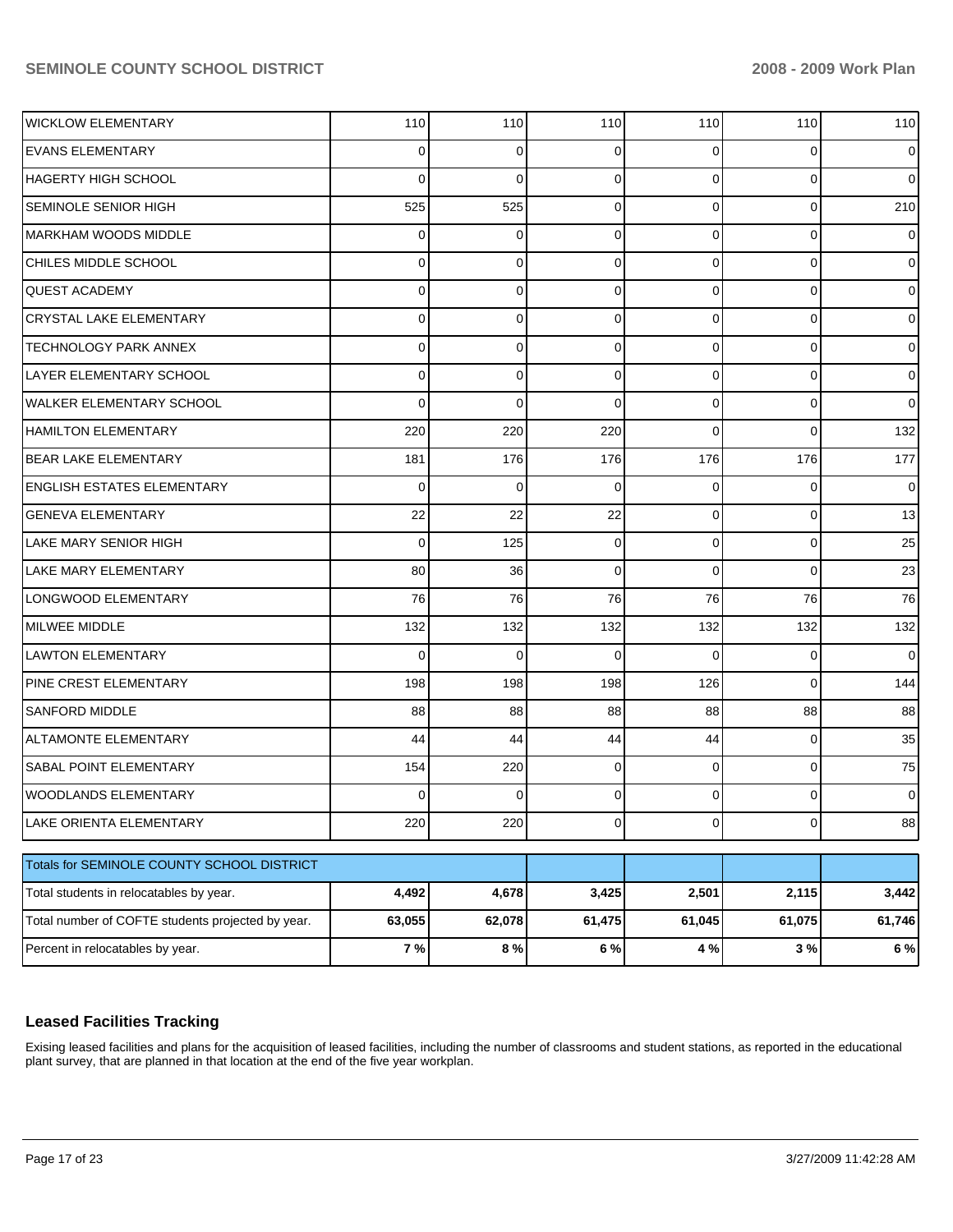| Location                                                  | # of Leased<br>Classrooms 2008 -<br>2009 | <b>FISH Student</b><br><b>Stations</b> | Owner             | # of Leased<br>Classrooms 2012 -<br>2013 | <b>FISH Student</b><br><b>Stations</b> |
|-----------------------------------------------------------|------------------------------------------|----------------------------------------|-------------------|------------------------------------------|----------------------------------------|
| MILLENNIUM MIDDLE                                         | C                                        | $\Omega$                               |                   | 0                                        | 0                                      |
| <b>WILSON ELEMENTARY</b>                                  | 6                                        |                                        | 132 WS            | 0                                        | 0                                      |
| <b>MIDWAY ELEMENTARY</b>                                  | 3                                        |                                        | 66 WS             | 0                                        | $\Omega$                               |
| ROSENWALD EXCEPTIONAL STUDENT EDUCATION<br><b>CENTER</b>  | 2                                        |                                        | 20 WS             | 2                                        | 20                                     |
| <b>RAINBOW ELEMENTARY</b>                                 | 3                                        |                                        | 66 GE Capital     | $\mathbf 0$                              | 0                                      |
| WINTER SPRINGS ELEMENTARY                                 | 0                                        | $\Omega$                               |                   | $\mathbf 0$                              | 0                                      |
| <b>SPRING LAKE ELEMENTARY</b>                             | 4                                        |                                        | 71 Mobile Modular | 0                                        | 0                                      |
| <b>OVIEDO SENIOR HIGH</b>                                 | $\mathbf 0$                              | $\Omega$                               |                   | 0                                        | 0                                      |
| <b>LYMAN SENIOR HIGH</b>                                  |                                          |                                        | 25 WS             | 1                                        | 25                                     |
| <b>LAKE BRANTLEY SENIOR HIGH</b>                          | 4                                        | 100 WS                                 |                   | 4                                        | 100                                    |
| <b>WEKIVA ELEMENTARY</b>                                  | 3                                        |                                        | 66 Mobile Modular | 0                                        | $\mathbf 0$                            |
| <b>HEATHROW ELEMENTARY</b>                                | 9                                        | 198 WS                                 |                   | 9                                        | 198                                    |
| <b>PARTIN ELEMENTARY</b>                                  | 5                                        |                                        | 110 WS            | 0                                        | 0                                      |
| HOPPER EXCEPTIONAL STUDENT EDUCATION<br><b>CENTER</b>     |                                          |                                        | 10 WS             | 1                                        | 10                                     |
| <b>WICKLOW ELEMENTARY</b>                                 | 4                                        |                                        | 88 WS             | $\mathbf 0$                              | 0                                      |
| <b>QUEST ACADEMY</b>                                      | 8                                        | 125                                    |                   | $\mathbf 0$                              | 0                                      |
| <b>BEAR LAKE ELEMENTARY</b>                               | $\overline{7}$                           |                                        | 137 WS            | 3                                        | 66                                     |
| <b>LAKE MARY SENIOR HIGH</b>                              | $\Omega$                                 | 0                                      |                   | $\mathbf 0$                              | 0                                      |
| PINE CREST ELEMENTARY                                     | 3                                        |                                        | 66 GE Capital     | $\mathbf 0$                              | $\mathbf 0$                            |
| <b>SANFORD MIDDLE</b>                                     | $\overline{2}$                           |                                        | 44 WS             | $\mathbf 2$                              | 88                                     |
| SABAL POINT ELEMENTARY                                    | 0                                        | $\Omega$                               |                   | $\mathbf 0$                              | 0                                      |
| <b>LAKE ORIENTA ELEMENTARY</b>                            | 5                                        |                                        | 110 GE Capital    | 0                                        | 0                                      |
| HAMILTON ELEMENTARY                                       |                                          | $\Omega$                               |                   |                                          | U                                      |
| <b>ENGLISH ESTATES ELEMENTARY</b>                         | $\Omega$                                 | 0                                      |                   | 0                                        | 0                                      |
| <b>GENEVA ELEMENTARY</b>                                  | $\Omega$                                 | 0                                      |                   | $\mathbf 0$                              | 0                                      |
| <b>LAKE MARY ELEMENTARY</b>                               | 0                                        | $\mathbf 0$                            |                   | $\mathbf 0$                              | 0                                      |
| LONGWOOD ELEMENTARY                                       | $\mathbf 0$                              | 0                                      |                   | 0                                        | 0                                      |
| MILWEE MIDDLE                                             | 0                                        | 0                                      |                   | 0                                        | 0                                      |
| LAWTON ELEMENTARY                                         | $\Omega$                                 | 0                                      |                   | 0                                        | 0                                      |
| <b>SEMINOLE SENIOR HIGH</b>                               | 0                                        | 0                                      |                   | $\mathbf 0$                              | 0                                      |
| <b>SOUTH SEMINOLE MIDDLE</b>                              | $\Omega$                                 | 0                                      |                   | $\mathbf 0$                              | 0                                      |
| CASSELBERRY ELEMENTARY                                    | 0                                        | 0                                      |                   | 0                                        | 0                                      |
| <b>CROOMS ACADEMY OF INFORMATION</b><br><b>TECHNOLOGY</b> | $\Omega$                                 | 0                                      |                   | 0                                        | 0                                      |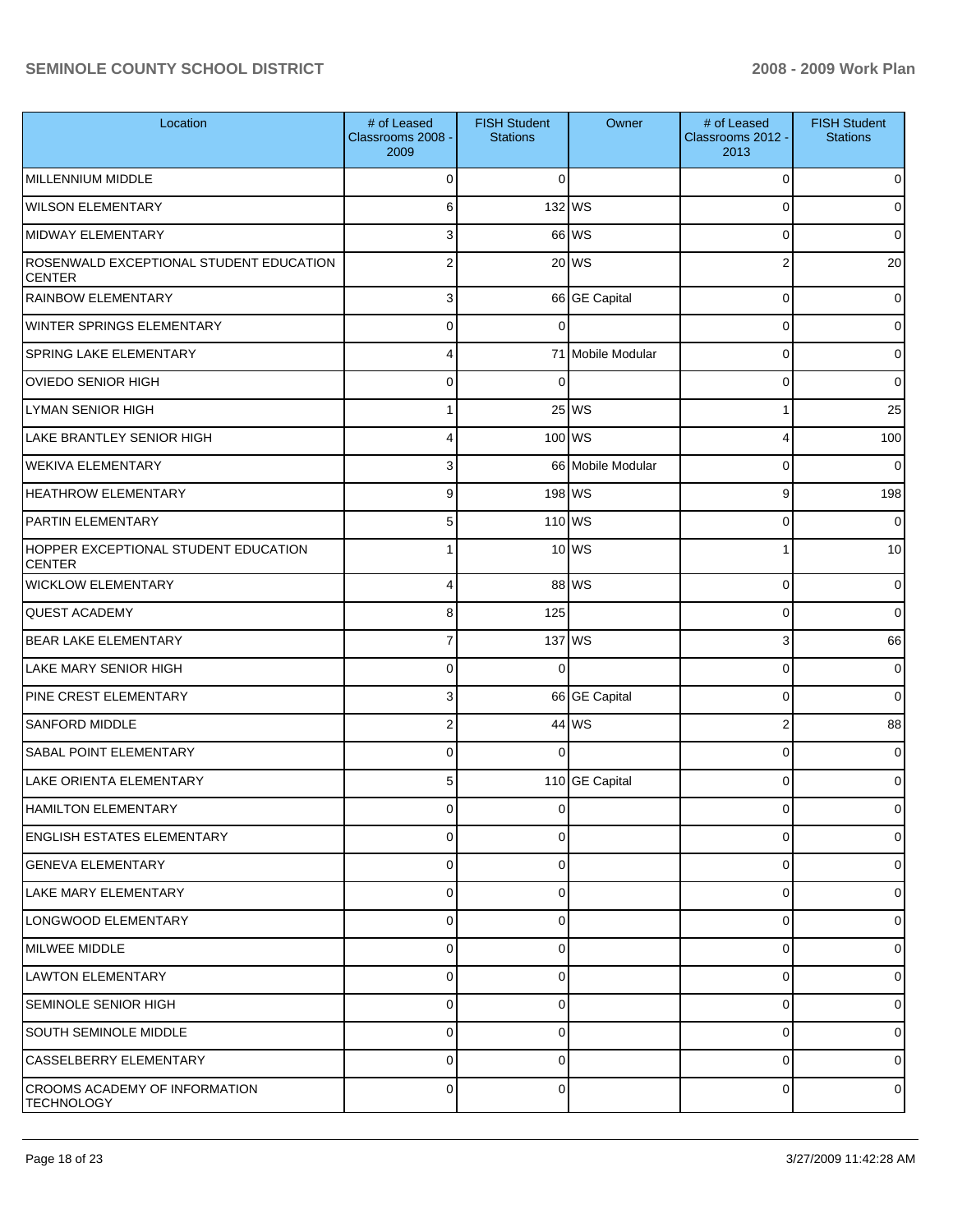| <b>GOLDSBORO ELEMENTARY</b>     | $\overline{0}$ | 0              | 0            | 0            |
|---------------------------------|----------------|----------------|--------------|--------------|
| JACKSON HEIGHTS MIDDLE          | $\Omega$       | $\Omega$       | 0            |              |
| FOREST CITY ELEMENTARY          | $\overline{0}$ | $\Omega$       | $\mathbf 0$  | ი            |
| <b>RED BUG ELEMENTARY</b>       | $\mathbf 0$    | $\mathbf 0$    | $\mathbf 0$  |              |
| <b>IDYLLWILDE ELEMENTARY</b>    | $\mathbf 0$    | 0              | 0            | ∩            |
| EASTBROOK ELEMENTARY            | $\Omega$       | $\mathbf{0}$   | 0            |              |
| TUSKAWILLA MIDDLE               | $\pmb{0}$      | $\Omega$       | 0            | ი            |
| LAKE HOWELL SENIOR HIGH         | $\mathbf 0$    | 0              | $\mathbf 0$  |              |
| WOODLANDS ELEMENTARY            | $\mathbf 0$    | $\Omega$       | $\mathbf 0$  |              |
| STERLING PARK ELEMENTARY        | $\pmb{0}$      | $\Omega$       | $\mathbf 0$  | 0            |
| <b>ROCK LAKE MIDDLE</b>         | $\mathbf 0$    | 0              | $\mathbf 0$  |              |
| <b>KEETH ELEMENTARY</b>         | $\mathbf 0$    | $\Omega$       | 0            | ∩            |
| GREENWOOD LAKES MIDDLE          | $\mathbf 0$    | $\mathbf 0$    | 0            |              |
| STENSTROM ELEMENTARY            | $\pmb{0}$      | $\Omega$       | 0            | U            |
| <b>INDIAN TRAILS MIDDLE</b>     | $\mathbf 0$    | 0              | $\mathbf 0$  |              |
| <b>TEAGUE MIDDLE</b>            | $\mathbf 0$    | $\overline{0}$ | $\mathbf 0$  |              |
| WINTER SPRINGS SENIOR HIGH      | $\pmb{0}$      | $\mathbf 0$    | $\mathbf 0$  | <sup>0</sup> |
| <b>HIGHLANDS ELEMENTARY</b>     | $\pmb{0}$      | $\mathbf 0$    | 0            |              |
| CARILLON ELEMENTARY             | $\mathbf 0$    | $\Omega$       | 0            |              |
| <b>EVANS ELEMENTARY</b>         | 0              | 0              | 0            |              |
| <b>HAGERTY HIGH SCHOOL</b>      | $\mathsf 0$    | $\mathbf 0$    | $\mathbf 0$  |              |
| <b>BENTLEY ELEMENTARY</b>       | $\mathbf 0$    | 0              | 0            |              |
| LAYER ELEMENTARY SCHOOL         | $\Omega$       | $\Omega$       | $\Omega$     |              |
| <b>WALKER ELEMENTARY SCHOOL</b> | $\mathbf 0$    | 0              | 0            | $\Omega$     |
| MARKHAM WOODS MIDDLE            | $\mathbf 0$    | 0              | 0            |              |
| CHILES MIDDLE SCHOOL            | $\mathbf 0$    | $\Omega$       | 0            |              |
| CRYSTAL LAKE ELEMENTARY         | $\mathsf 0$    | 0              | $\mathbf{0}$ | $\Omega$     |
| TECHNOLOGY PARK ANNEX           | $\Omega$       | $\Omega$       | $\mathbf{0}$ | ∩            |
|                                 | 70             | 1,434          | 22           | 507          |

# **Failed Standard Relocatable Tracking**

Relocatable units currently reported by school, from FISH, and the number of relocatable units identified as 'Failed Standards'.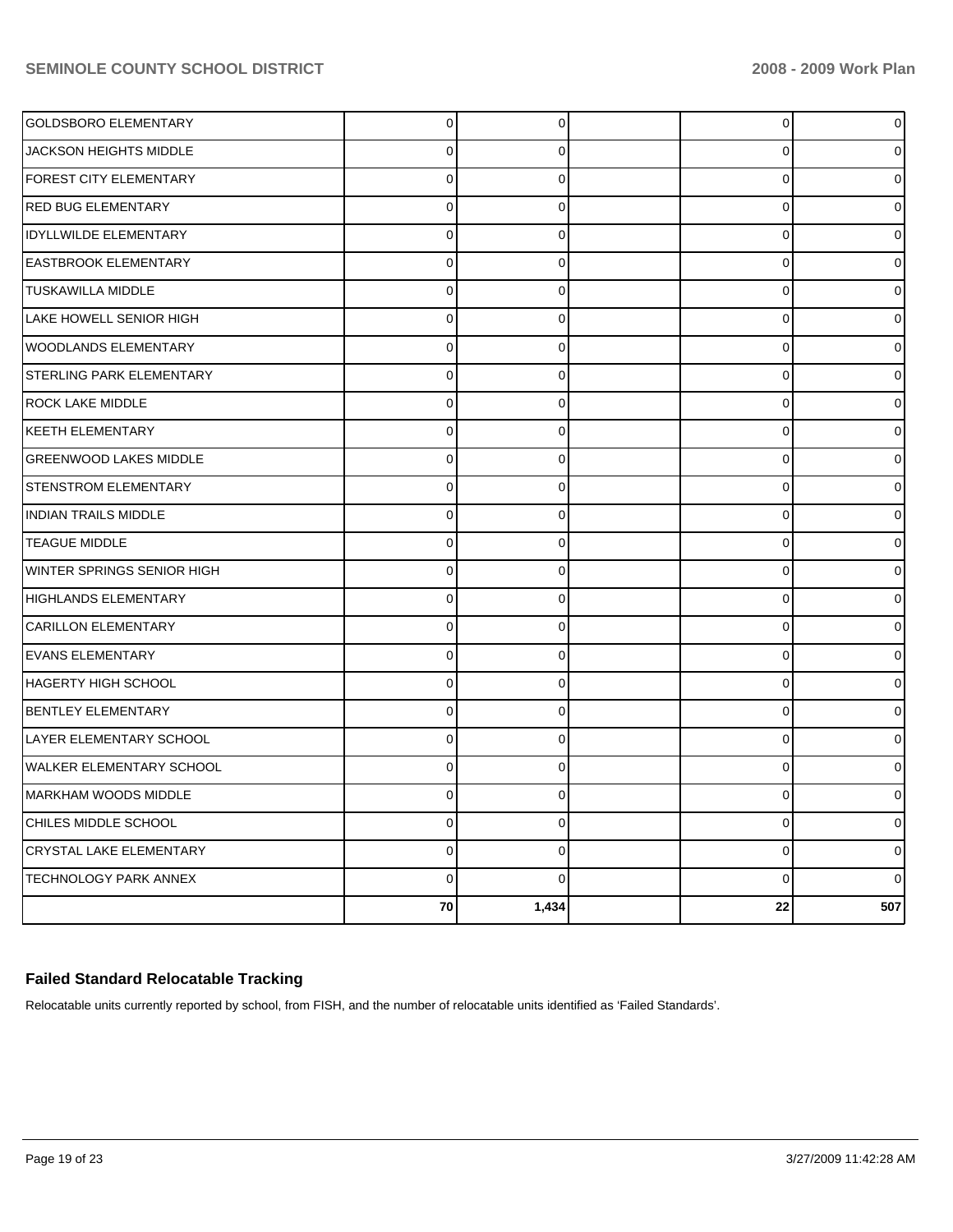Nothing reported for this section.

# **Planning**

#### **Class Size Reduction Planning**

**Plans approved by the school board that reduce the need for permanent student stations such as acceptable school capacity levels, redistricting, busing, year-round schools, charter schools, magnet schools, public-private partnerships, multitrack scheduling, grade level organization, block scheduling, or other alternatives.** 

None of these alternatives reduces the need for permanent student stations. The Seminole County Public School district has implemented and abandoned multitrack year-round school at the elementary level. SCPS is exploring the possibility of establishing a K-8 facility in addition to established prototypical designs. In addition to established curriculum advantages, this may provide both elementary and middle capacity relief in more urban areas.

#### **School Closure Planning**

**Plans for the closure of any school, including plans for disposition of the facility or usage of facility space, and anticipated revenues.** 

The existing Midway Elementary campus is being proposed for closure and relocation to the new Midway Elementary site to provide additional capacity on a better suited site within the Midway community. Revenue expected is approx. \$2 million if existing campus is sold at public sale. QUEST Academy has been approved for closure by the School Board April 22, 2008.

Rosenwald Center will be relocated to a new site that is consistent with SREF site standards.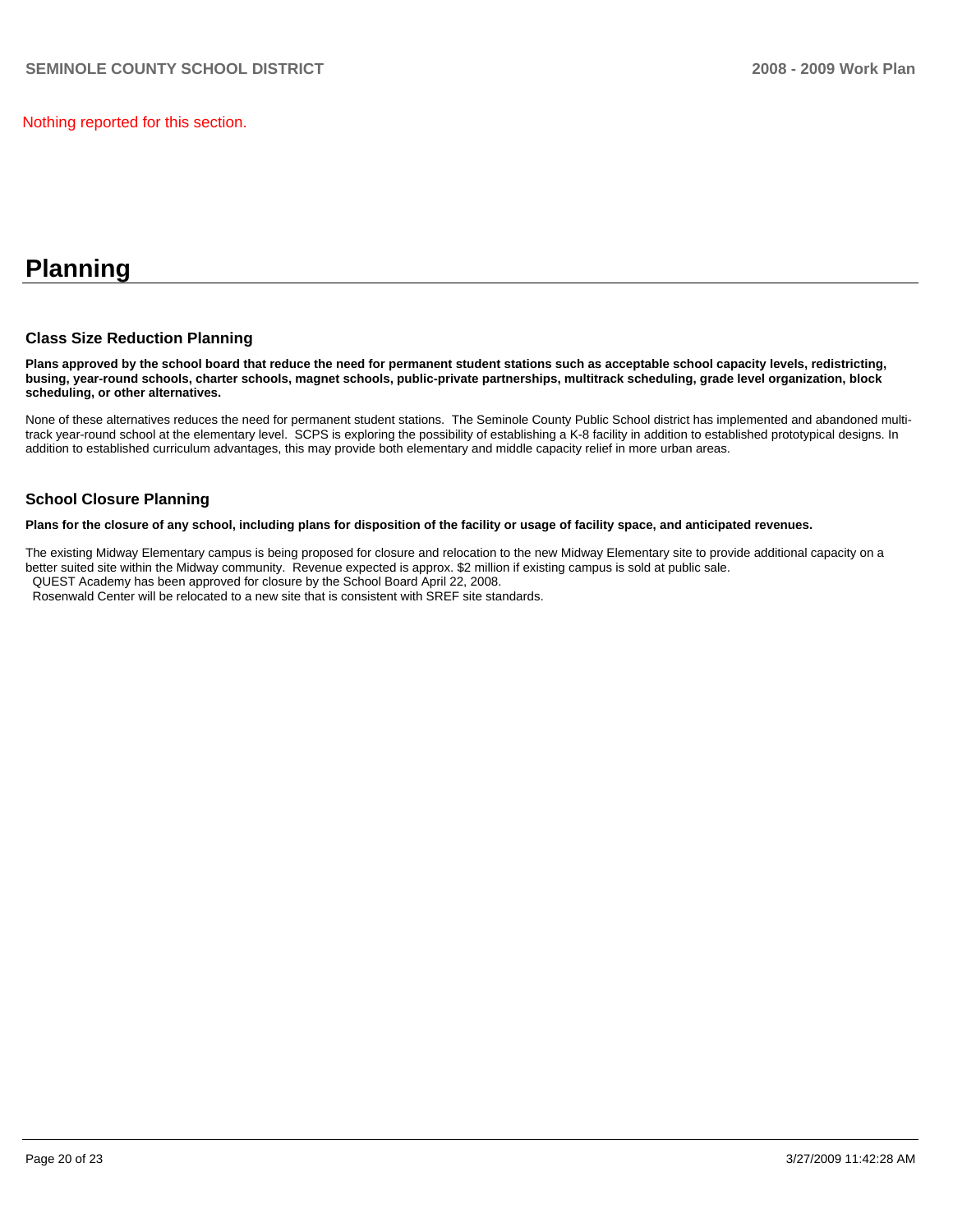# **Long Range Planning**

#### **Ten-Year Maintenance**

District projects and locations regarding the projected need for major renovation, repair, and maintenance projects within the district in years 6-10 beyond the projects plans detailed in the five years covered by the work plan.

| Project                    | 2012 - 2013 / 2017 - 2018<br><b>Projected Cost</b> |
|----------------------------|----------------------------------------------------|
| HVAC Repairs & Replacement | \$7,500,000                                        |
| Roof Repairs & Replacement | \$7,500,000                                        |
| Floor Covering Replacement | \$1,500,000                                        |
| Painting                   | \$1,500,000                                        |
| Pavement/Parking           | \$1,500,000                                        |
|                            | \$19,500,000                                       |

### **Ten-Year Capacity**

Schedule of capital outlay projects projected to ensure the availability of satisfactory student stations for the projected student enrollment in K-12 programs for the future 5 years beyond the 5-year district facilities work program.

| Project            | Location, Community, Quadrant or other<br>general location | 2012 - 2013 / 2017 - 2018<br><b>Projected Cost</b><br>\$16,000,000 |  |
|--------------------|------------------------------------------------------------|--------------------------------------------------------------------|--|
| New Elementary "O" | <b>Central West</b>                                        |                                                                    |  |
|                    |                                                            | \$16,000,000                                                       |  |

# **Ten-Year Planned Utilization**

Schedule of planned capital outlay projects identifying the standard grade groupings, capacities, and planned utilization rates of future educational facilities of the district for both permanent and relocatable facilities.

| Grade Level Projections         | <b>FISH</b><br>Student<br><b>Stations</b> | Actual 2007 -<br><b>2008 FISH</b><br>Capacity | Actual<br>$2007 -$<br>2008<br><b>COFTE</b> | Actual 2007 - 2008<br><b>Utilization</b> | Actual 2008 - 2009 / 2017 - 2018 new<br>Student Capacity to be added/removed | Projected 2017<br><b>2018 COFTE</b> | Projected 2017 -<br>2018 Utilization |
|---------------------------------|-------------------------------------------|-----------------------------------------------|--------------------------------------------|------------------------------------------|------------------------------------------------------------------------------|-------------------------------------|--------------------------------------|
| Elementary - District<br>Totals | 32,687                                    | 32,687                                        | 28,121.69                                  | 86.03 %                                  | 1,686                                                                        | 32,537                              | 94.66 %                              |
| Middle - District Totals        | 18,839                                    | 16,955                                        | 15,133.76                                  | 89.26 %                                  | 22                                                                           | 14.587                              | 85.92 %                              |
| High - District Totals          | 25,597                                    | 24,183                                        | 20.057.02                                  | 82.94 %                                  |                                                                              | 18.054                              | 74.66 %                              |
| Other - ESE, etc                | 419                                       | 419                                           | 229.28                                     | 54.65 %                                  |                                                                              | 117                                 | 27.92 %                              |
|                                 | 77,542                                    | 74,244                                        | 63,541.75                                  | 85.59 %                                  | 1,708                                                                        | 65,295                              | 85.97 %                              |

#### **Ten-Year Infrastructure Planning**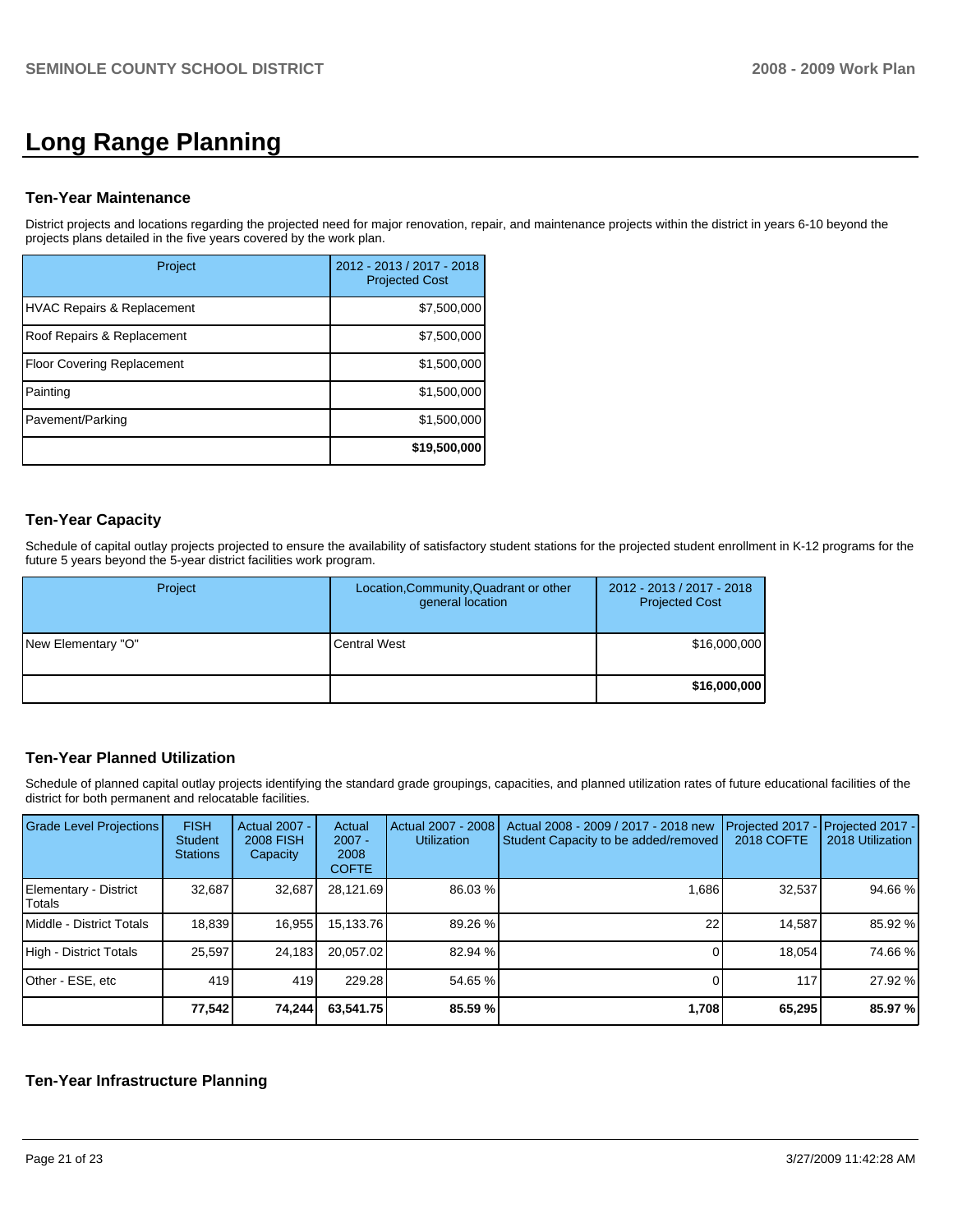#### **Proposed Location of Planned New, Remodeled, or New Additions to Facilities in 06 thru 10 out years (Section 28).**

New Elementary School "O" (871 Add Stu Sta) in the central-west portion of the county to accommodate projected COFTE growth and maintain LOS standards in the CSA.

Middle School (22 Add Stu Sta) in the southeastern portion of the county to accommodate projected growth and maintain LOS standards in the CSA.

Plans for closure of any school, including plans for disposition of the facility or usage of facility space, and anticipated revenues in the 06 thru 10 out **years (Section 29).** 

None

#### **Twenty-Year Maintenance**

District projects and locations regarding the projected need for major renovation, repair, and maintenance projects within the district in years 11-20 beyond the projects plans detailed in the five years covered by the work plan.

| Project                           | 2017 - 2018 / 2027 - 2028 Projected Cost |
|-----------------------------------|------------------------------------------|
| HVAC Repairs & Replacement        | \$15,000,000                             |
| Roof Repairs & Replacement        | \$15,000,000                             |
| <b>Floor Covering Replacement</b> | \$3,000,000                              |
| Painting                          | \$3,000,000                              |
| Pavement/Parking                  | \$3,000,000                              |
|                                   | \$39,000,000                             |

#### **Twenty-Year Capacity**

Schedule of capital outlay projects projected to ensure the availability of satisfactory student stations for the projected student enrollment in K-12 programs for the future 11-20 years beyond the 5-year district facilities work program.

Nothing reported for this section.

#### **Twenty-Year Planned Utilization**

Schedule of planned capital outlay projects identifying the standard grade groupings, capacities, and planned utilization rates of future educational facilities of the district for both permanent and relocatable facilities.

| <b>Grade Level Projections</b>  | <b>FISH</b><br><b>Student</b><br><b>Stations</b> | Actual 2007 - I<br><b>2008 FISH</b><br>Capacity | Actual<br>$2007 -$<br>2008<br><b>COFTE</b> | Actual 2007 - 2008<br><b>Utilization</b> | Actual 2008 - 2009 / 2027 - 2028 new<br>Student Capacity to be added/removed | Projected 2027 - Projected 2027 -<br>2028 COFTE | 2028 Utilization |
|---------------------------------|--------------------------------------------------|-------------------------------------------------|--------------------------------------------|------------------------------------------|------------------------------------------------------------------------------|-------------------------------------------------|------------------|
| Elementary - District<br>Totals | 32.687                                           | 32.687                                          | 28,121.69                                  | 86.03 %                                  | 8.710                                                                        | 40.837                                          | 98.65 %          |
| Middle - District Totals        | 18.839                                           | 16.955                                          | 15.133.76                                  | 89.26 %                                  | 4.522                                                                        | 16.271                                          | 75.76 %          |
| High - District Totals          | 25.597                                           | 24.183                                          | 20.057.02                                  | 82.94 %                                  | 2.700                                                                        | 19.543                                          | 72.70 %          |